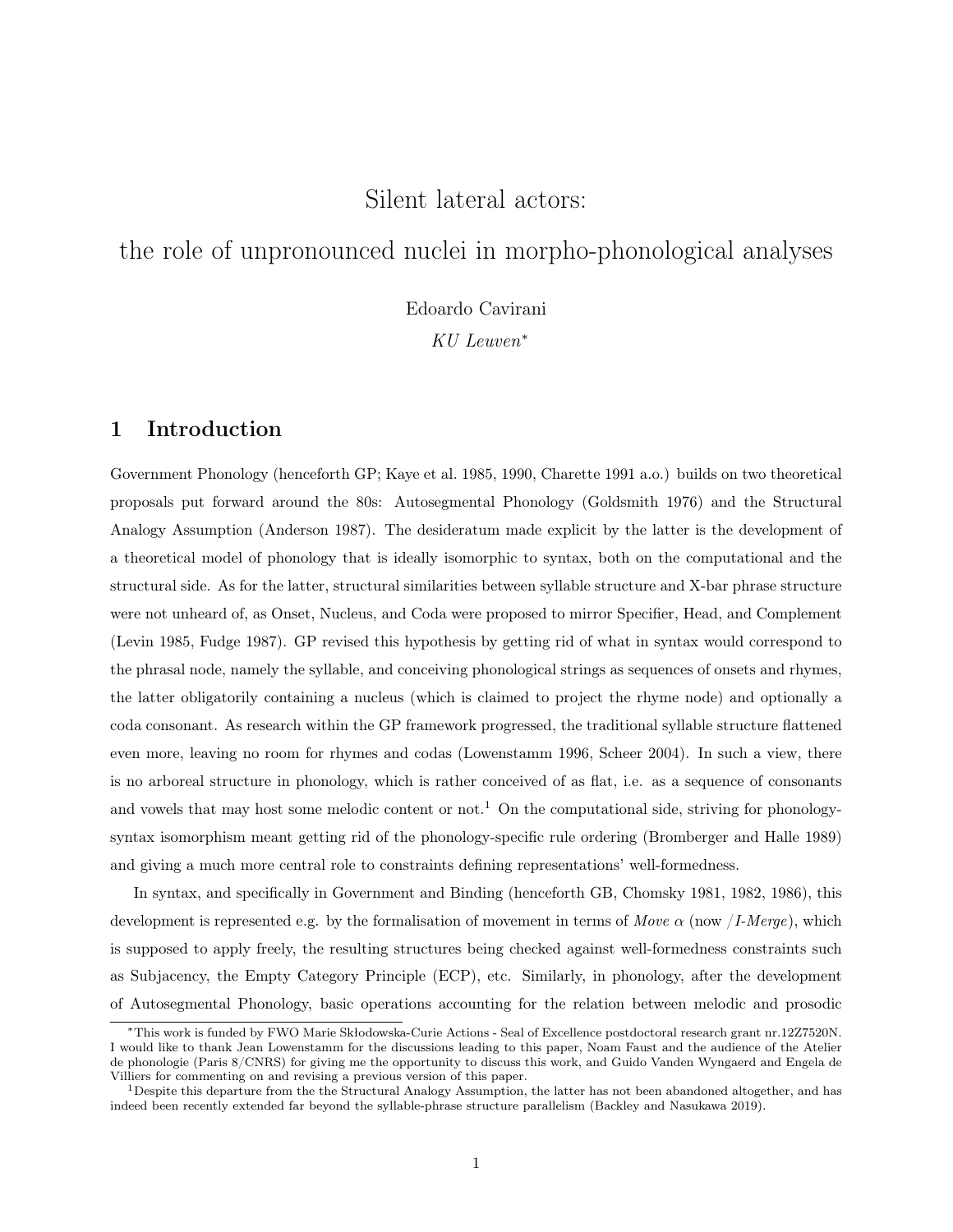representational units fall under the control of constraints such as the Well-Formedness Conditions, the Obligatory Contour Principle, the No Crossing Constraint, etc.

Among the constraints holding in GP, we find the already mentioned ECP and Proper Government. In this paper, I focus on these two theoretical devices, and, in particular, on some formal issues concerning the distribution and the governing strength of *apparently* empty nuclei. After discussing such issues (Section 2), I will introduce Turbidity Theory (henceforth TT; Goldrick 2001; Section 3), which provides the formal tools to solve the issue just mentioned. In a nutshell, this theory allows us to decompose the association of melody and prosodic node into two asymmetrical relations: projection and pronunciation. The former relates a specific prosodic node with its own (underlyingly specified) melodic content. In this case, a given melodic content is said to be projected by a prosodic position. The projection relation alone, though, does not guarantee that the melodic content gets phonetically interpreted. For that to happen, the melodic content needs to be linked back to the prosodic node via the pronunciation relation. Crucially, this system allows for (i) the refinement of the empty categories typology, enabling us to distinguish between empty nuclei (no projected melodic content) and unpronounced nuclei (no pronounced melodic content), and (ii) maintaining the standard GP assumption that the lateral strength of nuclei correlates with their melodic content, with only melodically filled nuclei being able to discharge lateral forces, e.g. (proper) government. In standard approaches, it is generally assumed that lateral strength correlates with a nucleus being phonetically interpreted, which means that unpronounced nuclei are not licit lateral actors. I argue that this might be too simplistic a view, and that the lateral strength of a nucleus correlates with the latter's phonological complexity, rather than depending exclusively on whether that nucleus corresponds to an acoustic event or not. In other words, unpronounced contentful nuclei might be licit lateral actors, whereas the only passive spectators are empty nuclei.

In what follows, I show how such a system allows for a straightforward account of disparate processes, such as the vowel-zero alternations in the Italian dialect spoken in Finale Emilia (Section 4.1.1) and in Hungarian (Section 4.1.2), glide formation in Classical Arabic (Section 4.1.3), and the intricate relation between stress (position) and length and word-final vowel-zero alternations in Colloquial Egyptian Arabic (Section 4.1.4).

### 2 Some formal issues of Proper Government

One of GP's most renowned trademarks are empty nuclei. Something similar was already around in the early 80s (Anderson 1982, Spencer 1986), but it is only with the advent of GP that such a device received a thorough formalisation. This parallels what happened in syntax, where, although the debate on empty elements can be traced back to the onset of generative grammar, empty categories become a standard feature of the generative theoretical toolkit with the development of GB (Hartmann et al. 2008). In GB, the distribution of these categories was regulated by Proper Government (henceforth PG), which licenses the empty categories/traces left back by movement only if governed/bound by an antecedent (Lasnik and Saito 1984, Rizzi 1990). PG basically allows for the recovery of the semantic content of the trace, and thus for the derivation of a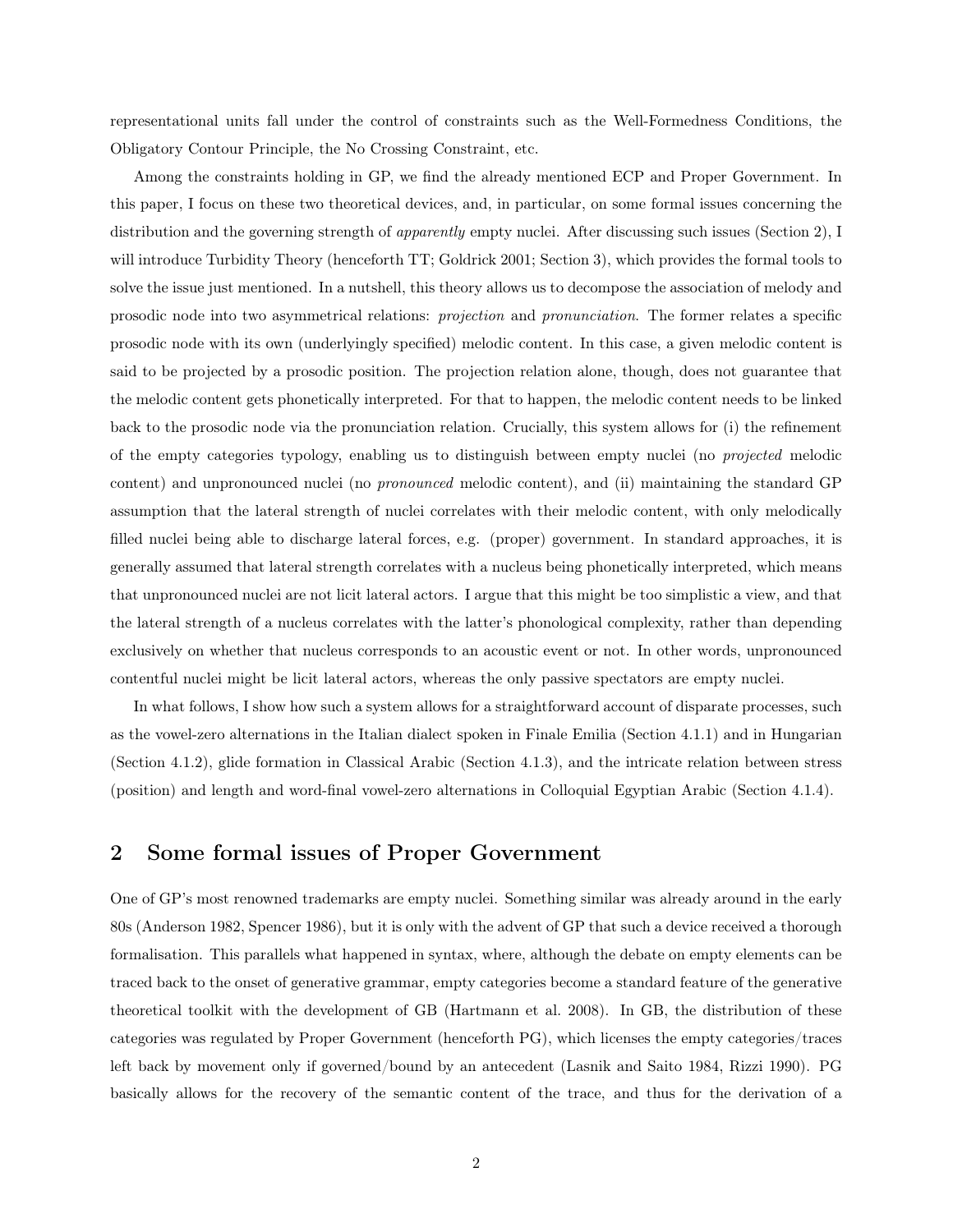well-formed syntactic representation. Inspired by the Structural Analogy Assumption, Kaye et al. (1990) introduce PG in phonology. As in syntax, PG is meant to account for the distribution of empty categories. In phonology, the latter usually correspond to nuclei that are part of the phonological representation, but receive no phonetic interpretation. These objects are known as empty nuclei (henceforth EN). Also in this case, what is at stake is the well-formedness of representations containing empty categories: EN need to be given the right to stay silent. In GP, this is granted via PG, which applies in a configuration where a phonetically realised nucleus properly governs a preceding EN. Clearly, this does not hold for final empty nuclei (henceforth FEN), as they are not followed by any audible vowel. FEN are thus argued to be licensed by means of a dedicated parameter. Besides FEN, there are two other special cases: EN that are enclosed within an Infraconsonantal Governing domain (i.e. coda-onset sequences and branching onsets) or that precede a s+C word-initial cluster (where they are magically licensed). As mentioned in Section 1, in strict CV (Lowenstamm 1996, Scheer 2004), phonological structures have been simplified by removing prosodic constituents such as rhymes and complex onsets, and flattening the structure down to a sequence of simple onsets and nuclei. Despite the fact that these adjustments increase the number of EN, strict CV improved in conceptual elegance and simplicity (e.g. because it concludes the lateralization process of the syllabic structure started by GP; Scheer and Cyran 2018), and it apparently loses no empirical coverage.<sup>2</sup>

However, as recently pointed out by Bafile (2020), strict CV does actually seem to show some shortcomings in accounting for cases in which segmentally similar consonant sequences are apparently repaired via epenthesis in some forms but not in others. Such forms can be found e.g. in the dialect of Finale Emilia (Italy), where ['sales] 'willow' alternates with ['salsi] 'willows', and ['dols] 'sweet<sub>M.SG</sub>/cake' alternates with ['dolsi] 'sweet<sub>M,PL</sub>/cakes'. In these forms, the /ls/ sequence surfaces as such if followed by the PL exponent  $\langle i \rangle$ , but when it is followed by the zero M exponent, it can either surface as such (['dols]), or it can be interrupted by a vowel (['salvs]). The issue is obviously how to account for the different behaviour of an apparently identical phonological string, and what is the nature of the vowel interrupting the relevant sequence. Is it epenthetic, or is it recorded in the lexicon? Furthermore, from a strict CV perspective, another question arises concerning the parameter setting of FEN. Are Finale Emilia FEN able to properly govern a preceding EN, as suggested by ["dols], or not, as suggested by ["sal5s]? This contrast is shown in Figure 1, where the relevant forms are given a strict CV representation (throughout the paper, PG is represented as a leftward arrow on top of the relevant representation).

In Figure 1b,  $V_3$  properly governs  $V_2$ , which is thus allowed to stay silent. This suggests that the

<sup>2</sup>Also the typology of EN looks the same, as they can occur either if properly or parametrically governed, or if occurring within an Infrasegmental Government (TR) domain. Some attempts have been made to get rid of magic licensing. For instance, Carvalho (2017), Prince and Ferré (2020) and Scheer and Ségéral (2020) propose that the word-initial /s/ fills in/spreads to the EN occurring between /s/ and C. In a scenario like this "Magic Licensing becomes unnecessary [as] there is no empty nucleus to be [properly governed] since [the relevant EN] is occupied by /s/" (Carvalho 2017:600). Note that in these proposals /s/ is doubly associated both with a C and with the following V node. At the same time, it is interpreted by the phonetic module only once as a short sibilant. I maintain that this is another case in which standard autosegmental associations do not seem to be enough. An approach such as the one proposed in this paper (see below) would possibly provide for a better solution. For instance, one could argue that  $\sqrt{s}$  is projected by both the C node and the following V node, but is pronounced only in the C node. A similar analysis could be provided also for TR clusters, thereby refining the proposal of Carvalho (2017). I leave this for future work.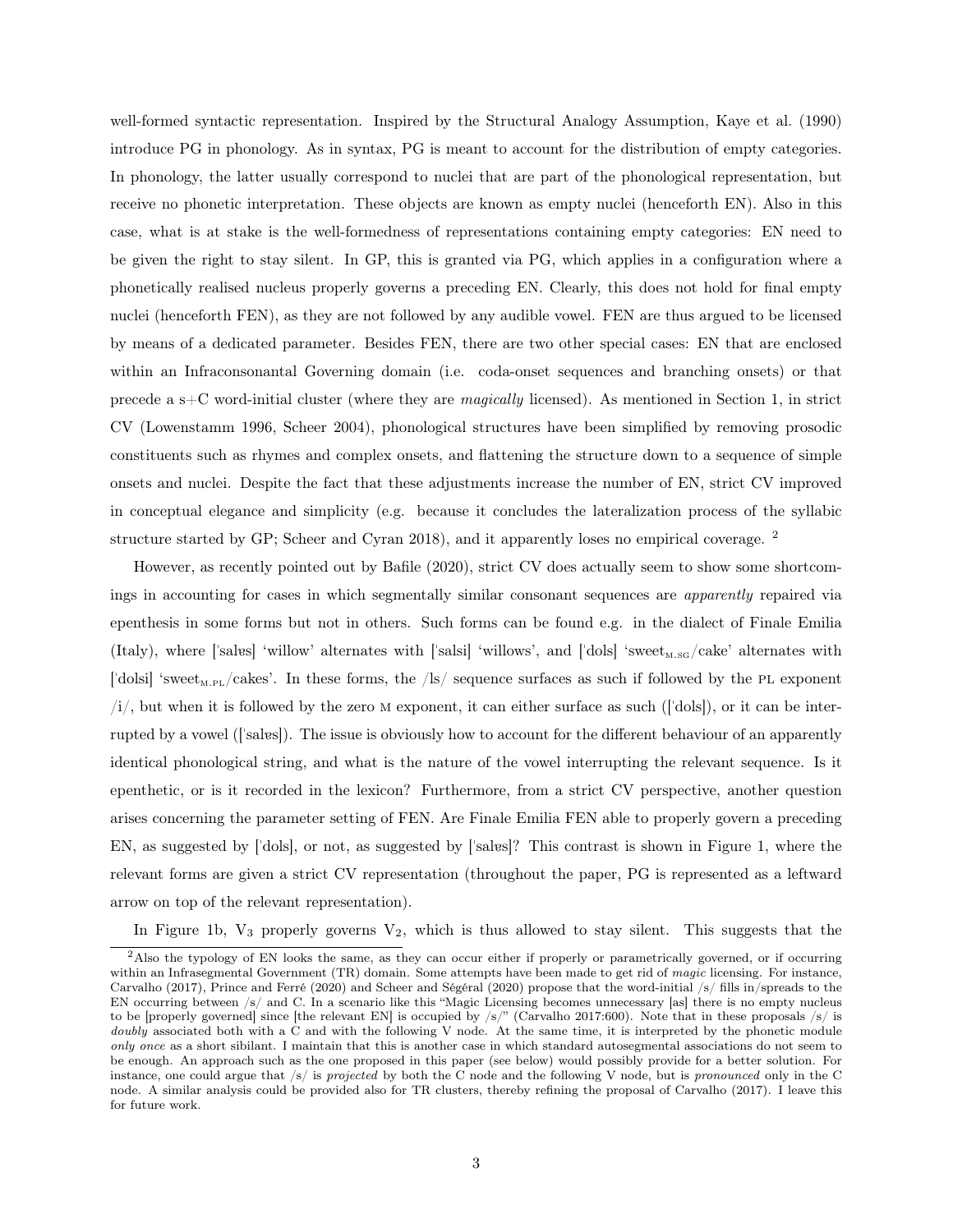

Figure 1: Gvt failure with floating melodic primes

parameter assigning lateral actorship to FEN is ON. However, in Figure 1a,  $V_3$  does not seem to be able to properly govern  $V_2$ , as the latter surfaces as [ve]. In this case, it would hence look like the FEN parameter is OFF. In standard strict CV (Scheer 2004), this tension is explained away by assuming that the difference between the two forms boils down to a representational difference between the relevant EN: whereas  $V_2$  in Figure 1b is really empty, the one in Figure 1a comes with a floating melodic prime. As N with floating primes are left unpronounced if followed by a proper governor, this solution would only hold if FEN is a proper governor just for EN, and not for N endowed with floating primes. In other words, FEN "can only govern nuclei that do not possess any floating melody in the lexicon" (Scheer 2004:644).

Thus, it seems that, in order to account for cases such as the one just discussed, it is necessary to make FEN lateral actorship sensitive to the distinction between truly empty nuclei and nuclei with floating melodic primes (known as yer; Rubach 1986, Scheer 2011), or, as suggested by Bafile  $(2020)$ , retreat from the bold EN-proliferating positions of strict CV towards safer standard GP shores, where the difference between ['salves] and [dols] is due to the fact that only the former displays a EN in  $V_2$ , whereas the latter lacks the corresponding EN and  $/1/$  and  $/s/$  are underlyingly adjacent to each other. In her view, the problem is that "the formalism of strict CV theory and its conception of empty nuclei is not able to properly characterise the distinction between *true* empty nuclei and alternating empty nuclei" (Bafile  $2020:103$ ).<sup>3</sup>

In line with Bafile (2020), I argue for the need of a more adequately formalised difference between various types of silent nuclei. Differently from her, though, I do not argue that we necessarily need to recede from strict

<sup>3</sup>As pointed out by an anonymous reviewer, the alternative version of strict CV proposed by Cyran (2010) would provide a different explanation for the patterns in Figure 1. Also in this case, the relevant difference between the form in Figure 1a and the one in Figure 1b is that the former has a floating prime in  $V_2$ . In this case, though, the presence of the floating prime would prevent the leftward interonset government between /l/ and /s/ to apply. This would be due to the fact that the melodic primes of the two relevant C nodes are not adjacent. If there is no floating prime, as in Figure 1b, /l/ and /s/ can see each other, and interonset government can apply and 'lock' the intervening EN. In such a system, there would in fact be no need to make FEN actorship sensitive to the difference between EN and yers, nor to have a positive setting of the FEN actorship parameter. As a matter of fact, no internuclear government would be required at all, its effect deriving from the combination of interconsonantal governing relations, licensing, and a constraint on sequences of EN (e.g. Rowicka 1999's NoLapse). Note that the adoption of Cyran (2010)'s system would also allow us to avoid the formal issues related with yers (see iii) below), as the relevant licensing mechanism would operate at the melodic level, where the presence of a floating prime can be spotted.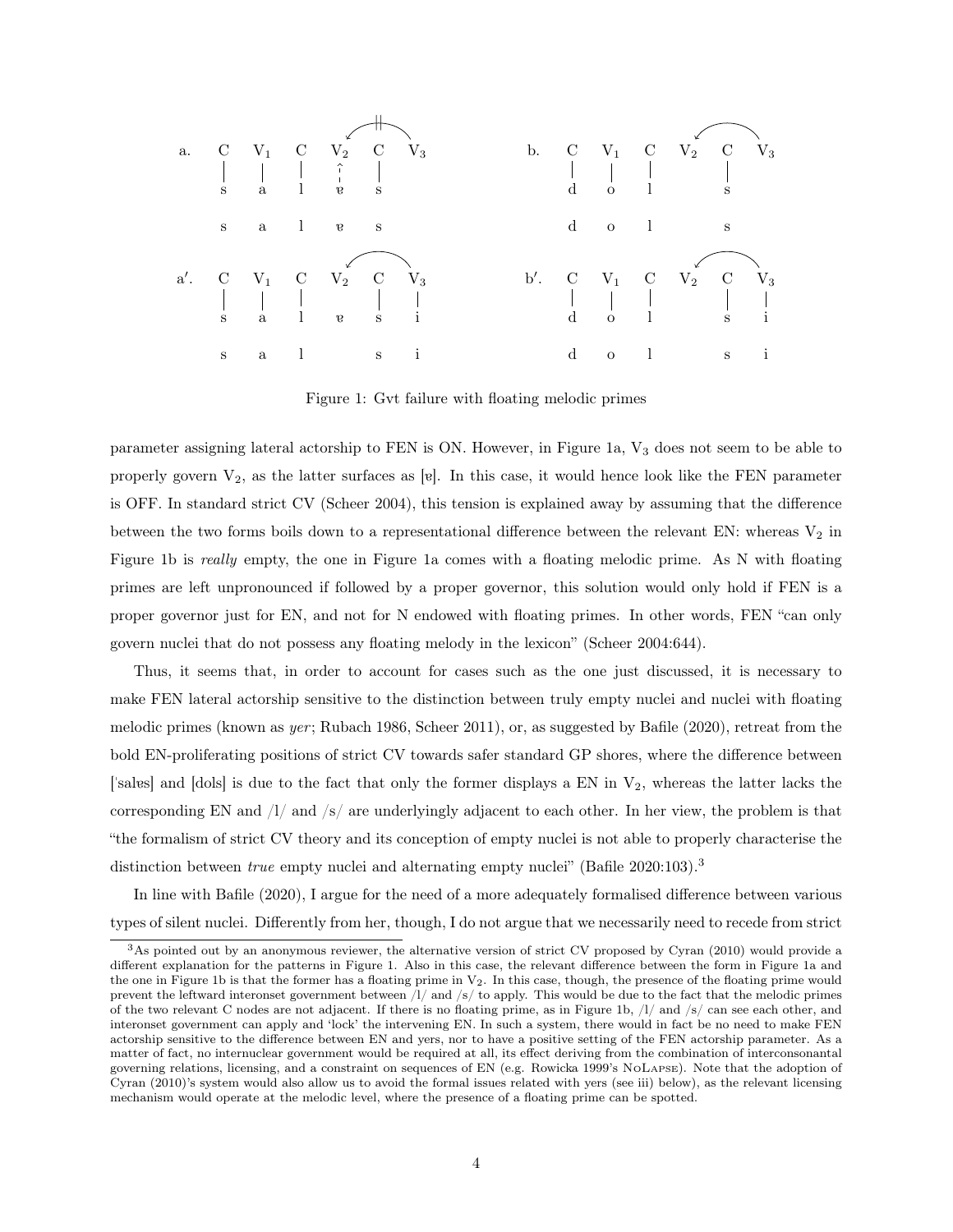CV. Rather, I propose a refinement of the representational technology that is compatible with both theories and improves on a few interrelated drawbacks, such as (i) the arbitrary and diacritic-like character of the parameter responsible for FEN's government strength, (ii) the incoherent relation between representational complexity and government strength, and (iii) the formally unclear status of yers.

Let us start from the last drawback. According to the autosegmental tenets, melodic primes live in their specific tier(s), which is different from the one hosting prosodic nodes such as C and V. If the melodic primes are floating, by definition, they are not associated with any prosodic node, and if the prosodic nodes are not associated with any melodic prime, then they are empty. The association of floating melodic primes and prosodic nodes happens as a result of phonological operations (e.g. linking and spreading), but before this happens, namely at the level of underlying representation, yers are formally indistinguishable from EN. This means that a (E)N should not be able to see whether under the preceding V node there is some floating prime or not. Thus, in Figure 1, the FEN should not be able to see whether under  $V_2$  there is a floating prime, and as a consequence there would be no way to account for the difference between Figure 1a and Figure 1b.

There seems to be a further problem with the formal status of yers, which is not immediately related to the data discussed above, but is probably worth pointing out. In the literature, it is usually assumed without discussion that the floating melodic primes of yers cannot get associated to anything else than the V node under which they are represented. Intuitively (and diachronically) it makes perfect sense, but the formalism traditionally employed does not allow us to properly capture this intuition. Indeed, if one assumes a feature theory where the primes for consonants and vowels are the same (e.g. Element Theory, Backley 2011), nothing would in principle prevent a floating prime to get associated to one of the C nodes flanking V. This possibility is generally not entertained because it is implicitly assumed that, in the case of yers, a specific V node and some floating melodic prime belong to each other.<sup>4</sup> However, the standard autosegmental technology does not allow for a neat formalisation of this exclusive relationship: if there is no underlying association between a V and some prime, the latter cannot be defined as belonging to the former. As I will show later, the asymmetric relations of Turbidity Theory provide a solution to this formal problem (note that some phonological process could still apply that shifts the pronunciation of some primes from one prosodic node to another (Section 4.1.3).

Let us now consider the other two drawbacks affecting standard GP-based approaches, namely (i) the arbitrariness of the FEN lateral actorship parameter, and (ii) the incoherent relation between the representational complexity of N and its governing strength. In GP, government strength is traditionally assumed to be proportional to representational complexity, where complexity is a function of the number of elements making up the segment. This assumption is known as the Complexity Condition (Harris 1990):

Let  $\alpha$  and  $\beta$  be melodic expressions occupying positions A and B respectively. Then, if A governs

<sup>4</sup>Note that something similar is recognised by (Faust et al. 2018:7), who admit that "for [their] type of analysis, it is not the case that such segments are completely unassociated to any position: rather, they do "belong to" a designated position, but their realisation in it is grammatically controlled."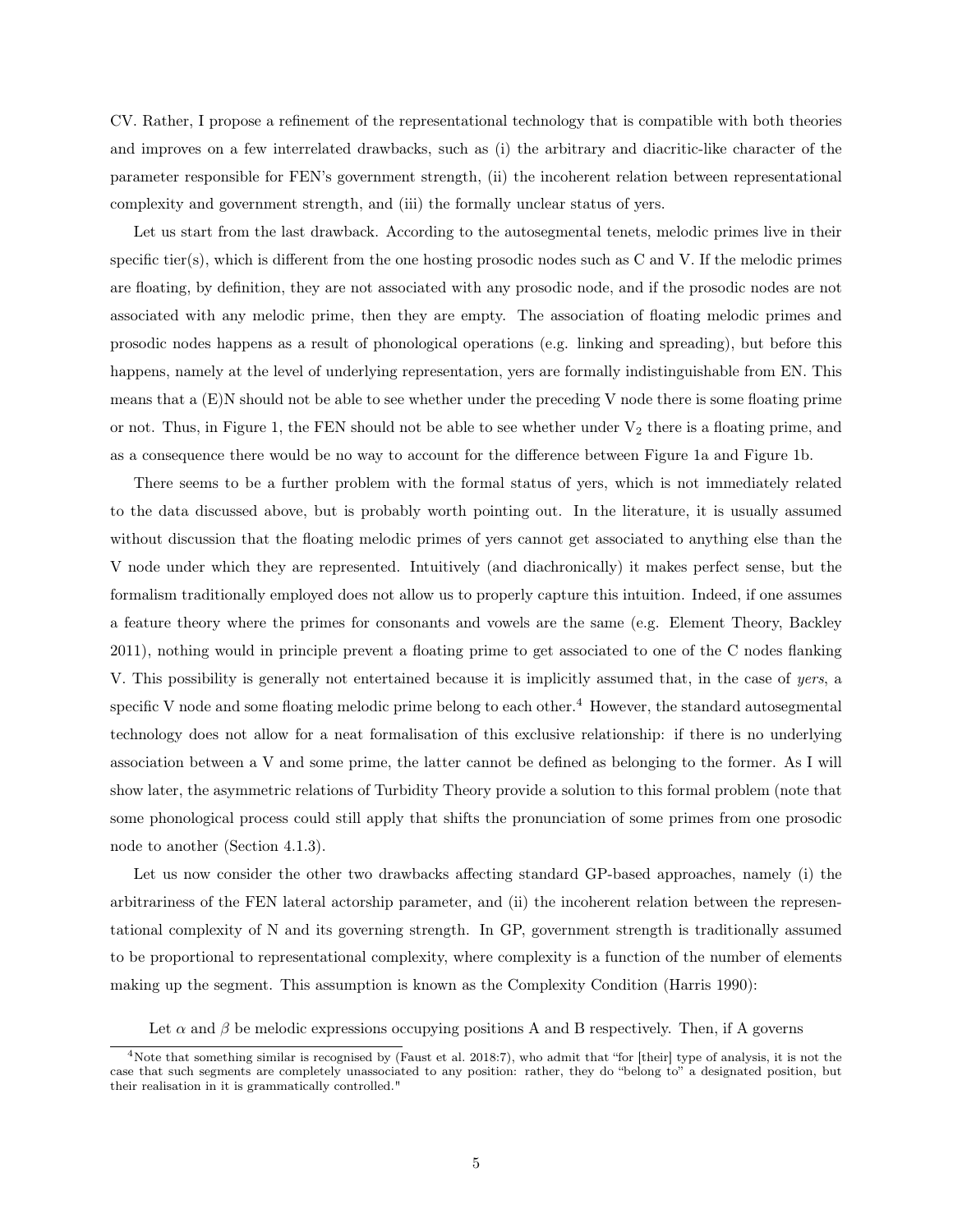### B,  $\beta$  is no more complex than  $\alpha$ <sup>5</sup>

Thus, governees cannot be more complex than governors. The correlation between representational complexity and governing (and licensing; Cyran 2003, 2010) strength holds throughout the entire phonological string, but breaks down in word-final position. In this case, rather than from complexity, FEN's governing strength is traditionally argued to follow from the setting of an ad hoc parameter (Scheer 2004, Scheer and Žiková 2010). Some languages have this parameter turned ON, so their FEN can properly govern. Others have it OFF, so their FEN cannot govern a preceding EN. I maintain that this might represent a problem, or at least a mark on the theoretical elegance of GP-based frameworks, as such a parameter looks like a betrayal of the autosegmental mantra inspiring GP-related frameworks, according to which, given the right representation, a process would follow. It thus sounds reasonable to reduce resorting to parameters as much as possible, also because there doesn't seem to be so much need for parameters in phonology to start with. In strict CV, FEN are the targets of two related parameters, one concerning whether or not a language allows them, and one concerning their lateral actorship (these two parameters can in fact be further reduced to one; Cyran 2010), whereas another parameter determines whether words have an empty initial CV or not (Scheer 2012). Apart from these, no other parameter has been proposed (see van Oostendorp 2015 for some discussion).

In this paper, I explore an alternative approach, where FEN parameters are translated into representational terms (in this sense, this is similar to proposals such as the Borer-Chomsky conjecture (Borer 1984, Chomsky 1995, Baker 2008). This would allow us to tie the lateral strength of FEN to their representational complexity, and the variation in FEN lateral strength across and within languages to representational variation, namely either to the lexicon (Section 5), and/or to the morphosyntactic environment a form occurs in (Cavirani and van Oostendorp 2019).

This brings us to a crucial aspect of the current proposal. I argue that (i) it is necessary to provide a formalism that allows us to distinguish between various kinds of silent nuclei, (ii) yers are formally inadequate objects, and (iii) we shall not give up on the direct relation between representational complexity and lateral strength, as this would allow us to downsize the resort to, and ideally abandon, the FEN lateral actorship parameter. The key to bringing all these pieces together is the formal distinction between phonetic and phonological emptiness, which enables us to account for cases in which silence conceals complex phonological representations. From this perspective, silent non-empty N are phonologically similar to full N, both in terms of melodic content and, as a consequence, of lateral strength. The difference is a matter of phonetic interpretation: full N are always pronounced, whereas silent non-empty N are allowed to stay silent in particular circumstances, namely when properly governed (or, if one were to adopt Cyran (2010)'s framework, if the language allows silent non-empty N to license the content of the preceding C). As I discuss below, this

<sup>5</sup>While stressing the role of representational complexity, the Complexity Condition does not make any reference to whether an expression is pronounced or not, nor a reference to pronounciation is made in Scheer (2004)'s assumption concerning the impossibility of FEN to properly govern yers. What matters is the phonological make up of the segments related by government, not whether they are phonetically interpreted or not.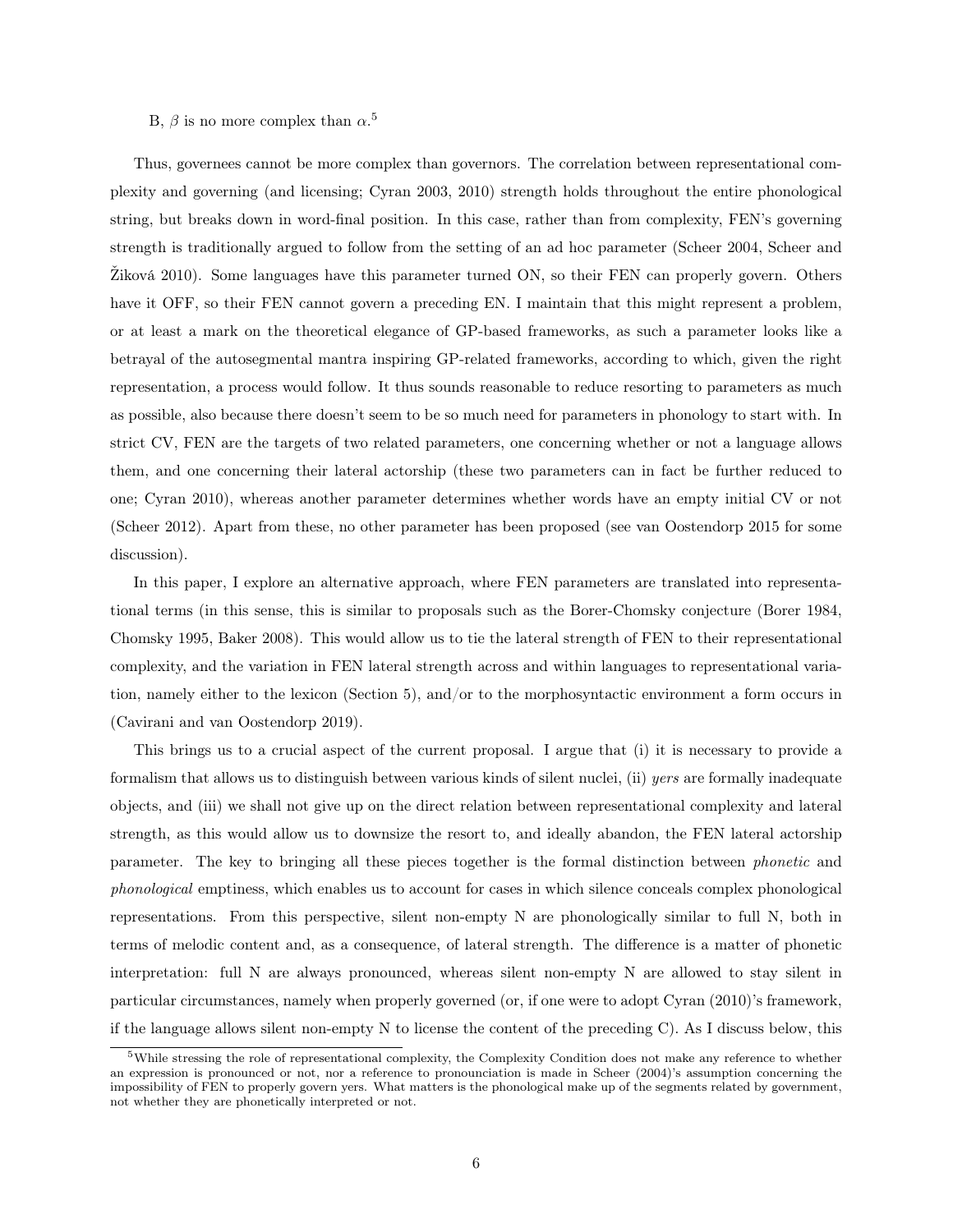difference in phonetic interpretability is encoded in their phonological makeup. Crucially, the similarity in terms of lateral strength of silent non-empty nuclei and full nuclei allows us to maintain the direct relationship between representational complexity and lateral strength. This obviously also holds for word-final nuclei, whose lateral strength do not need to be controlled by a parameter any longer. The formal tools we need to distinguish the two kinds of emptiness are provided by a specific take on the relation between melodic primes and prosodic nodes that falls under the name of Turbidity Theory. This theory is described in the following section.

## 3 Turbidity Theory

Turbidity Theory (Goldrick 2001, van Oostendorp 2008, de Castro-Arrazola et al. 2015, Torres-Tamarit 2015) was first proposed within the Optimality Theory framework (Prince and Smolensky 1993). Rather than building on Correspondence, it builds on Containment, which assumes that the input is always contained in the output. As a consequence, what in other frameworks is conceived of as deletion, in TT is conceptualized as phonetic underparsing. This means that the relevant phonological object is not deleted altogether. It is still part of the phonological string, but it does not make it to the phonetic module. Because of this, TT provides us with the tools to formally express the difference between truly empty and silent nuclei. These tools are the two different relations linking melodic primes and prosodic nodes to each other, which derive from splitting the symmetric autosegmental relation in two components: a projection relation expressing the lexical affiliation of a melodic prime to a given prosodic node, and a pronunciation relation expressing the phonetic interpretation of a melodic prime in a specific prosodic node. Graphically, these relations are represented as arrows: an arrow pointing from the prosodic node to the melodic prime stands for the projection relation, whereas an arrow pointing from the melodic prime to the prosodic node represents the pronunciation relation. This is illustrated in Figure 2, where phonological objects are represented that show no melodic content and no relation  $(V_1)$ , only the projection relation  $(V_2)$ , or both the projection and pronunciation relation  $(V_3)$ . The first represents an EN, the last a full N, and the middle one represents a *yer*, namely a silent non-empty N (henceforth eN). As customary, floating primes are represented as primes lacking any prosodic association. When they get associated with a prosodic node, they are linked to the latter via a pronunciation relation. Note that since at the level of underlying representation they are not associated with any prosodic node, they have no projection relation (nor can one be added due to Consistency of Exponence; see below). Thus, melodic primes with the pronunciation relation only correspond to what is usually referred to as epenthetic vowels (in strict CV), namely vowels that are integrated in the phonological string as a result of phonological computation.<sup>6</sup> In Figure 2, as well as throughout the whole paper, I will represent melodic primes as elements (Backley 2011).

 $6$ This is partly reminiscent of a proposal put forward by Zikova (2008), who makes a distinction between floating primes that are "lexically specified for associating to any EN no matter whether the target of association is governed or not [and floating primes that] can only associate to ungoverned nuclei" (Scheer and Žiková 2010:482). This could be rephrased in TT terms by representing the former as a melodic prime endowed with a pronunciation relation.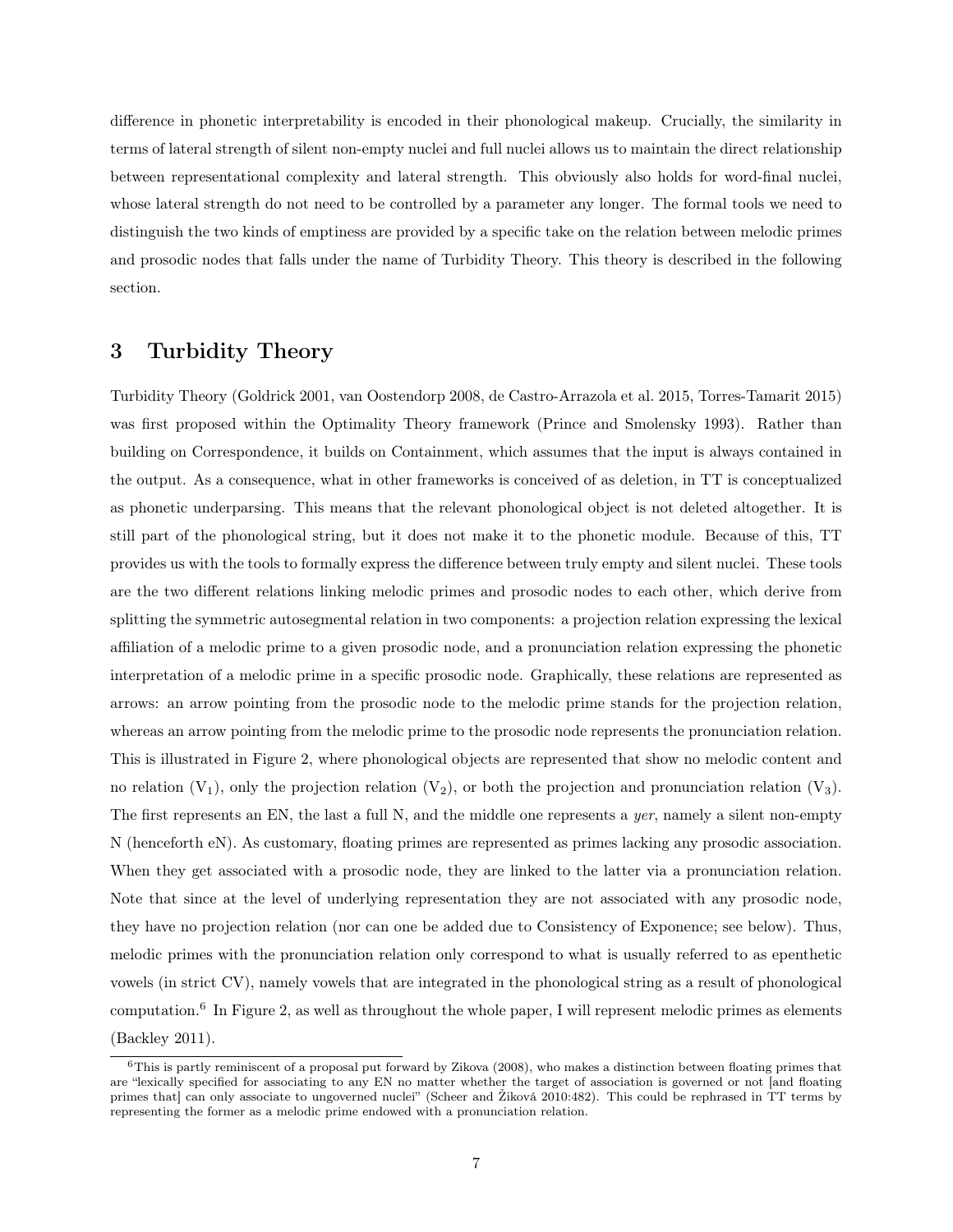| Floating prime | EN    | e <sub>N</sub> | Full N      |
|----------------|-------|----------------|-------------|
|                | $V_1$ | $\rm V_2$      | $V_3$       |
| A              |       | $ {\rm A} $    | $ {\rm A} $ |
|                |       |                | a           |

Figure 2: Turbidity Theory representations

In TT, projection relations are part of the lexical representation of a morpheme, and cannot be altered because of Containment and Consistency of Exponence (van Oostendorp 2008). In contrast, as a result of the pressure exerted by structural constraints holding on surface representations, the pronunciation relations can be modified. Analogously to what happens in syntax, the ECP and PG can be conceived of as structural constraints evaluating the well-formedness of surface phonological representations.<sup>7</sup> More precisely, assuming a direct relation between representational complexity and lateral strength (Harris 1990), PG behaves like a constraint favouring representations where a nucleus lacking the pronunciation relation is followed by one which is representationally no less complex. For this to work, TT relations must be included in the calculation of representational complexity, which would thus be a function of the number of elements, as well as of TT relations. Hence, in the representations in Figure 2, complexity and lateral strength decrease from right to left.  $V_3$  is the most complex, and is endowed with a full lateral potential.  $V_2$  is slightly less complex, but it contains phonological material, so it can still be a lateral actor.  $V_1$  is phonologically empty, which makes it laterally powerless. As for the floating prime, it has no lateral strength per se, but it can contribute to enhance the one of the V node it gets associated to as a result of phonological computation by increasing the latter's complexity.

Phonetically, the melodic content of  $V_3$  is faithfully interpreted, as dictated by its pronunciation relation. As for the other two nuclei, their phonetic interpretation depends on the context in which they occur. If followed by a proper governor, they can stay silent, otherwise they are interpreted according to their phonological content: EN  $(V_1)$  are assigned a default epenthetic melodic content, while eN  $(V_2)$  have their melodic prime(s) faithfully interpreted. As for floating primes, I follow the commonly held assumption that they are pronounced if associated to some prosodic node. In all these cases, the phonetic interpretation is formalised as a pronunciation relation.

This approach provides a solution to the issues mentioned in the previous section. The problem related to the formalisation of yers (qua V-floating prime pairings) vanishes, as there is no yer to start with. Yers are here conceived of as prosodic nodes projecting their own melodic prime. The latter is part and parcel of the phonological representation and can be detected by the following N, which can discharge on it its government power or not depending on the Complexity Condition. If government cannot be discharged, the melodic

<sup>7</sup>See Polgárdi (1999), Rowicka (1999), Harris and Gussmann (2002), Cavirani (2015) and Faust and Torres-Tamarit (2017) for attempts at translating GP mechanisms into constraint interaction, and Carvalho (2019) for a discussion of this possibility.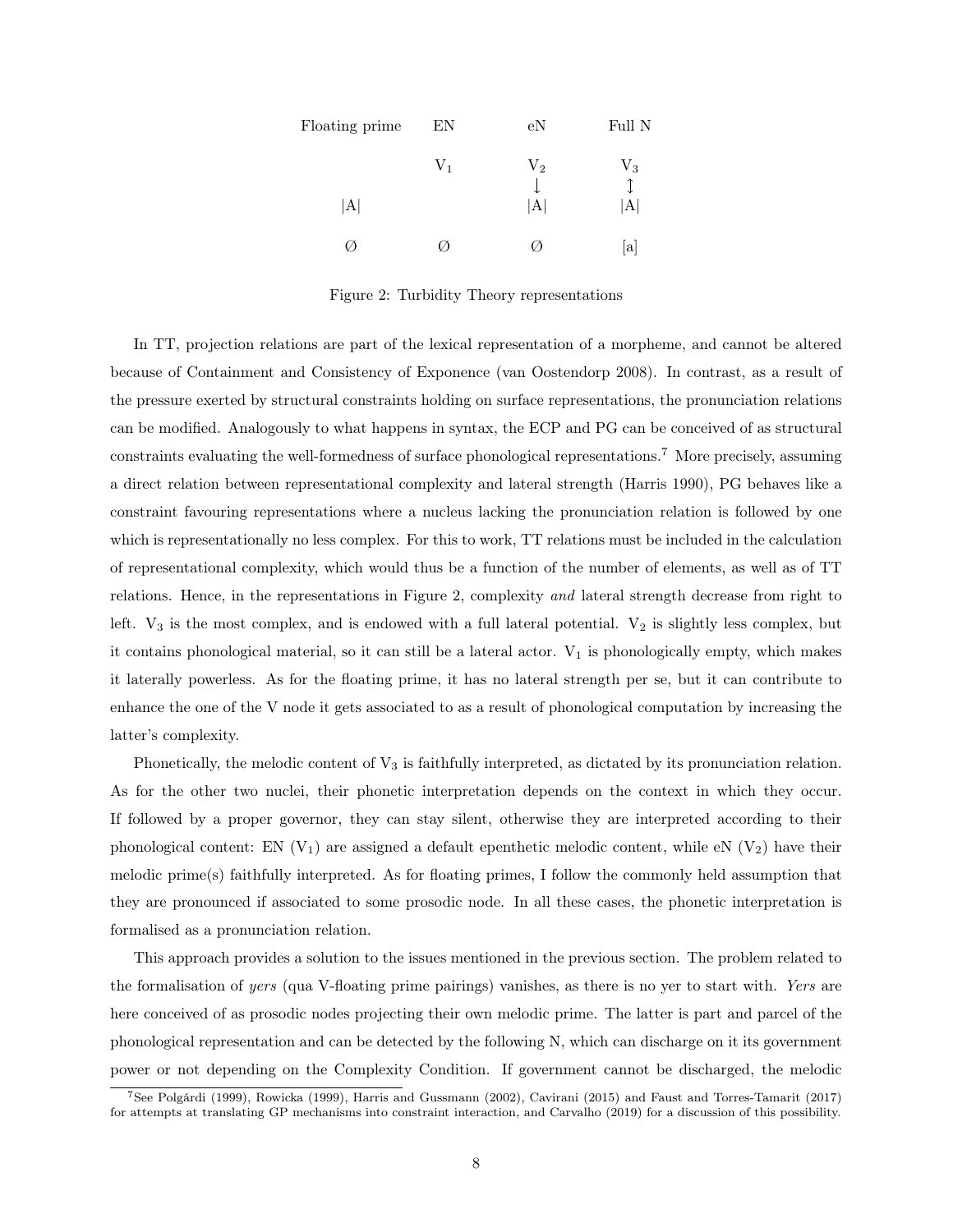content of eN gets its pronunciation relations and becomes audible<sup>8</sup>. As for the parametrically determined government strength of FEN, this can now be directly related to representational complexity. This obviously implies a distinction between FEN and FeN. FEN are phonologically empty and cannot properly govern a preceding eN, as the latter is more complex than the former. On the other hand, FeN are endowed with some phonological content, and can properly govern a preceding  $eN/EN$ <sup>9</sup>Despite the fact that this claim may sound outlandish with respect to strict CV assumptions, note that sequences of silent N are quite widespread (cfr. the many languages displaying CCC clusters). To account for those, many flavours of interconsonantal government relations have been introduced (Scheer 2004). The proposal put forward in this paper can be seen as an alternative way to account for these apparently ill-formed sequences, one in which the effect of interconsonantal governing relations rather depends on N's representational complexity.<sup>10</sup>

In what follows, I show how the explicit formalisation of different kinds of silent nuclei allowed by TT can shed light on a wide set of data, which can be given a straightforward and relatively simple analysis.

## 4 Empirical tests

In this section, I provide some evidence for the presence of and the role played by eN both word-internally and word-finally. I will start from the former, arguing that by assuming the presence of eN we can provide a straightforward, strict CV-compatible account of the Finale Emilian pattern introduced in Section 1 (Section 4.1.1) as well as of a similar pattern occurring in Hungarian (Section 4.1.2). Furthermore, I will show that eN can also be found in Classical Arabic, and that its presence was already suggested by medieval Arab grammarians, who hypothesize that an opacity issue in Classic Arabic phonology - glide formation - can be solved by assuming the presence of a silent N (Section 4.1.3). Finally, I will show that the distribution of stress and vowel length, as well as the spell-out of inflectional markers in Egyptian Colloquial Arabic, provide support for the distinction between FEN and FeN. (Section  $4.1.4$ ).<sup>11</sup>

<sup>&</sup>lt;sup>8</sup>As suggested by Guido Vanden Wyngaerd (pc), the automatic process that adds a pronunciation relation can be thought of as a sort of last resort mechanism, similar to do-support in syntax

<sup>9</sup>Hulst and Ritter (2000) note that GP already has the tools to account for opacity. This is because phonological representations can feature melodic primes that are not necessarily associated with prosodic positions and are thus unpronounced. As will become clearer further down, the main difference between a 'traditional' GP-based approach and one in which TT melody-prosody association relations are resorted to boils down to the fact that only in the latter unpronounced melody can still be phonologically active, as it is still integrated in the phonological structure (via the projection relation). This makes it possible to distinguish between cases in which an empty position is completely inactive, and cases in which silence conceals some melody that is phonologically active.

 $10$ As already mentioned, an alternative could be thought of that aligns with Cyran's work. For instance, assuming that the complexity of a given N correlates with the amount of consonantal structure it licenses, the restriction on sequences of silent N can be related to the complexity of the preceding consonantal structure. Whether or not a silent N is allowed in a given position might thus be related to whether or not its representational complexity allows it to license its onset, rather than on it being properly governed by a following N. I leave the investigation of such a hypothesis for future research.

 $11$ Further evidence for this distinction is provided by Cavirani and van Oostendorp (2017) and Cavirani and van Oostendorp (2019), who discuss cases in which final devoicing (in Dutch dialects) and vowel epenthesis in word-final TR clusters (in Italian dialects) are blocked. Some other piece of evidence could come from French, where e.g. petit 'small' surfaces with or without the final /t/ depending on whether it agrees with a  $F$  (petite bête 'little beast<sub>F.SG</sub>' [pa'titbet]) or M noun (petit canard 'little duck<sub>M.sg</sub>' [patikanaa]). In this case, one could argue that adjectives agreeing with m.sg nouns end with a FEN, whereas  $F.SG$ adjectives have their word-final V slot filled in e.g. with a(n unpronounced) schwa, which licenses the preceding  $/t$ . The latter (as well as schwa) would thus be associated with its C slot via a projection relation only, its pronunciation being licensed by the following eN.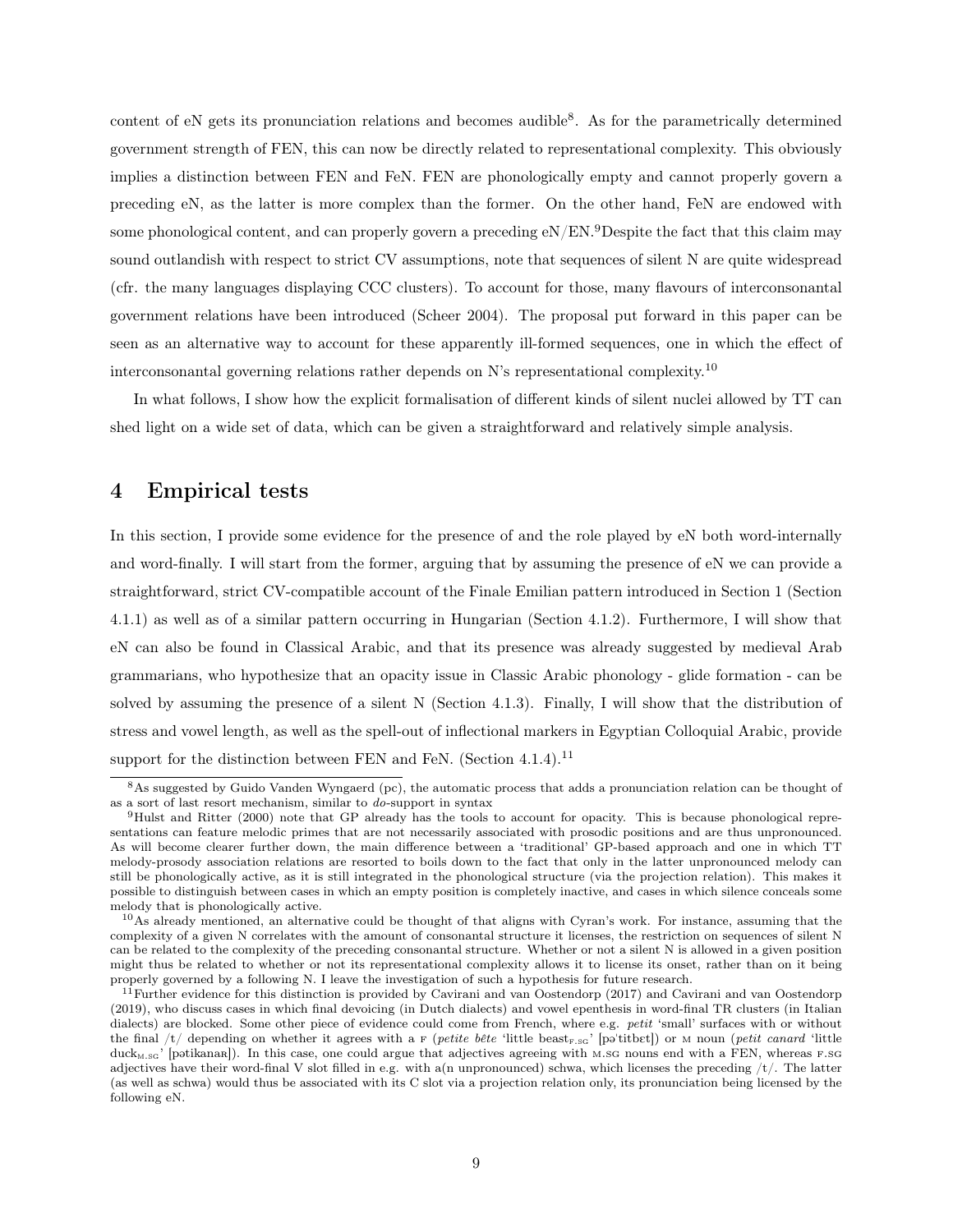### 4.1 Case studies

#### 4.1.1 Finale Ligure vowel-zero alternation

As discussed above, the melodic content of eN is integrated in the phonological representation and can be detected by the following N. If the latter is no less complex than the preceding eN, the latter can be properly governed and stay silent. On the other hand, if government cannot be discharged, the melodic content of eN receives the pronunciation relation and is phonetically interpreted. Let us see how this system applies to the case discussed by Bafile (2020), which is given a TT representation in Figure 3.



Figure 3: Complexity condition: FEN properly governs EN, but not eN

In Figure 3,  $V_3$  is a FEN, and all the other segments (but  $V_2$ ) are full segments. In TT terms, the latter have both the projection and the pronunciation relation (up-down arrow), indicating that their melodic content is always pronounced. As for  $V_2$ , in Figure 3b it is an EN, whereas in Figure 3a  $V_2$  it is an eN, as it projects  $/e/$ .

The derivation of the output forms in Figure 3 should be quite straightforward. The FEN in  $V_3$  is less complex than the eN in  $V_2$ . Because of the Complexity Condition,  $V_3$  cannot properly govern  $V_2$ . As a consequence, a pronunciation relation - illustrated by an upward arrow superimposed on the downward arrow - is assigned from  $\sqrt{e}$  to  $V_2$ . Remember that, as long as a melodic prime is floating, it is not integrated in the phonological string. As such, it cannot be detected by a following N. Thus, were  $/8/$  a floating prime (as in Figure 1a) the FEN in  $V_3$  would discharge its government power on  $V_2$ . This is what happens in Figure 3b, where both  $V_2$  and  $V_3$  are EN. They display the same degree of complexity, so  $V_3$  can properly govern  $V_2$ .

As reported in Section 2, Bafile (2020) suggests that in order to be able to account for patterns such as these, we need to switch back to standard GP and reintroduce prosodic levels such as rhymes and codas. This would allow us to distinguish between CC sequences that can be interrupted via epenthesis and those that cannot, despite them looking melodically identical. The absence of a vowel-zero alternation would boil down to the absence of an intervening EN, suggesting a coda-onset sequence. On the other hand, the presence of a vowel-zero alternation points to the presence of an intervening nucleus. In this case, the two consonants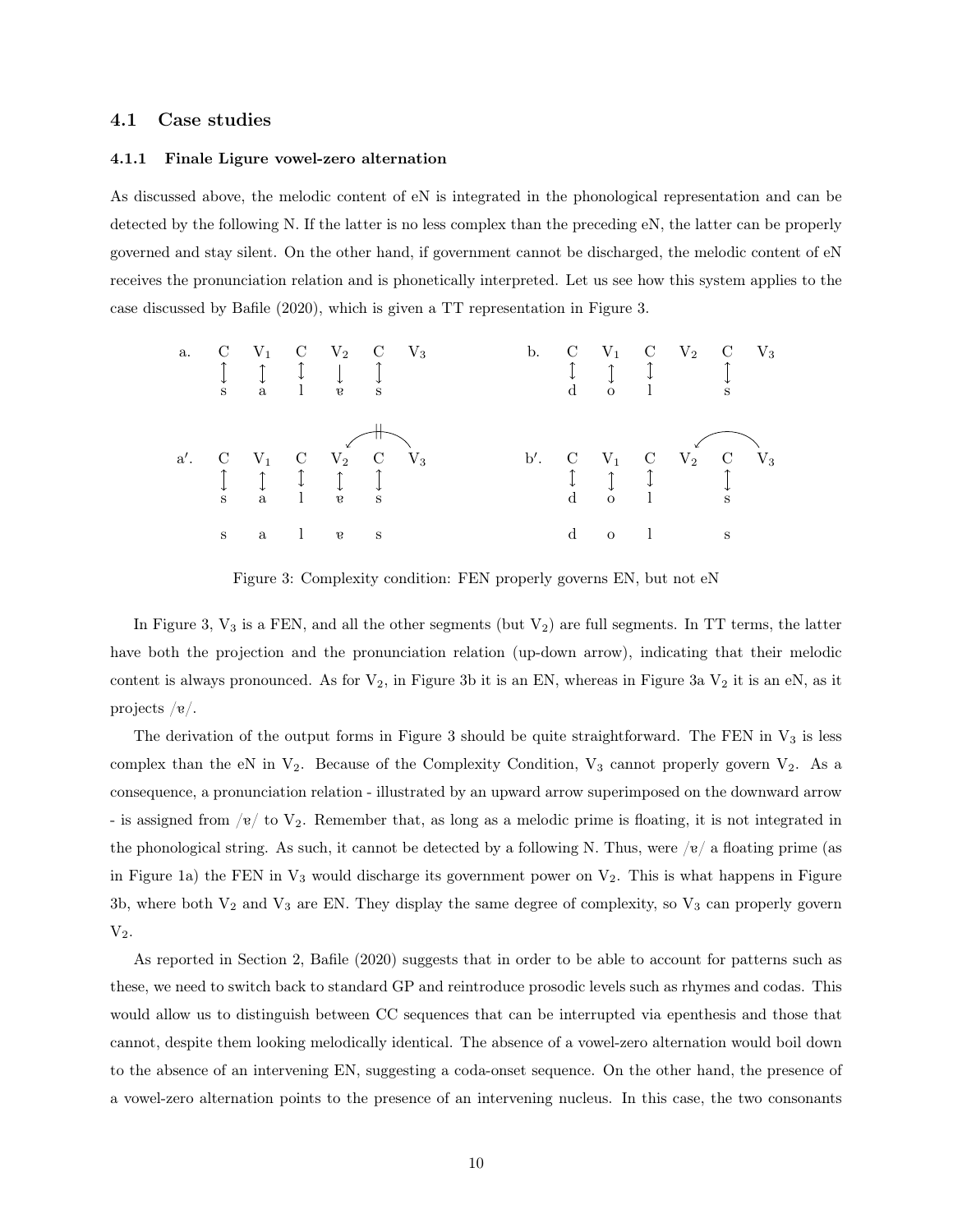would be two different onsets. As shown, adopting TT, we can account for this pattern while keeping the strict CV assumptions concerning the prosodic structure. As for the other issue mentioned by Bafile (2020), i.e. the assumption of Scheer (2004) concerning the possibility for a FEN to "only govern nuclei that do not possess any floating melody in the lexicon", it is useful to tease apart two sides of it. On the one hand, this assumption relates to the Complexity Condition, as it basically says that a FEN cannot properly govern a preceding yer because the latter is more complex that the former. From this point of view, this assumption cannot be taken as favouring standard GP over standard strict CV, nor the latter over the proposed TT-based development, as in these approaches complexity plays a comparable role. On the other hand, the assumption of Scheer (2004) implies that floating melodic primes can be detected by a following N. As discussed above, until floating primes are not associated to any prosodic node, they are not integrated in the phonological string, and as such they cannot be referred to to distinguish a yer from a EN. This problem disappears as soon as yers are formalized as eN, as the melodic content of the latter is integrated in the phonological string by means of the projection relation. Thus, TT allows us not to go back to standard GP while avoiding the issue related to yers.

#### 4.1.2 Hungarian vowel-zero alternation

Hungarian stems can be divided into three different groups depending on the vowel-zero alternation they show upon suffixation (Blaho 2008). The stems belonging to the first group display a final CC cluster both in the unsuffixed form and when followed by a vowel-initial suffix (Table 1a). The ones belonging to the second group show a stem-final CVC sequence when unsuffixed, and a CC cluster when followed by a vowel-initial suffix (Table 1b), and the ones belonging to the third group display a CVC sequence in both cases (Table 1c).

| $a_{\cdot}$ | $CC \sim CC$   | szörny<br>[sørn]<br>'monster'   | $s\ddot{z}\ddot{o}rny+ek$<br>[sørnek]<br>'monster-PL' |
|-------------|----------------|---------------------------------|-------------------------------------------------------|
| b.          | $CVC \sim CC$  | torony<br>[toron]<br>'tower'    | $to rowy + ok$<br>[torpok]<br>'tower-PL'              |
| C.          | $CVC \sim CVC$ | szurony<br>[suron]<br>'bayonet' | $s$ zuron $y+$ ok<br>[suronok]<br>'bayonet-PL'        |

Table 1: Vowel-zero alternations in Hungarian (Blaho 2008:269)

As noted by Blaho (2008), these alternations cannot be accounted for in terms of epenthesis or deletion. Were the appearance of a vowel due to epenthesis (e.g. triggered by a ban on stem-final CC clusters), as might be the case for [toron] ∼ [tornok] (Table 1b), we would expect epenthesis to apply to szörny too, yielding \*[søroñ] (Table 1a). Conversely, were it the case that the vowel we see in [toroñ] disappears in [torñok] due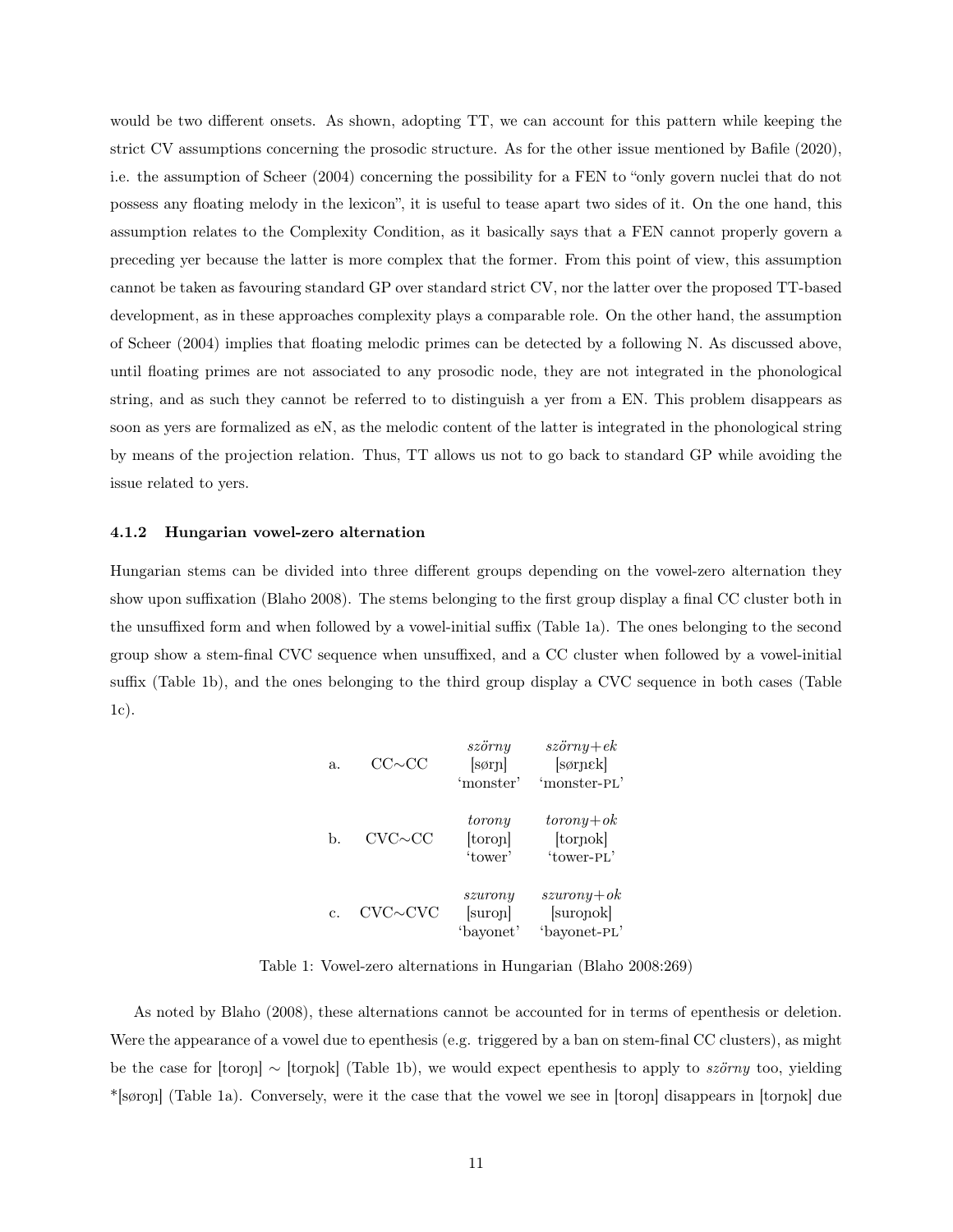to a deletion process (applying e.g. when the last C is followed by another vowel), we would expect deletion to apply to  $szurony+ok$  too, yielding \*[surnok] (Table 1c).

As proposed by Blaho (2008), the different behaviour of the three groups of stems derives from differences at the level of underlying representations. The forms in the first group end with a CC cluster, the ones of the third group with a CVC sequence, and those of the second group end with a CC cluster, but also contain a 'floating vocalic segment'. Adopting strict CV and TT, the three groups are also teased apart because of a difference in the underlying representations, but, as it might be expected, there is not such a thing as a 'floating vocalic segment' (as in strict CV only primes can float). This is shown in Figure 4.

| a. | $\overline{\rm C}$<br>↥<br>S         | $V_1$<br>$\updownarrow$<br>ø              | $\overline{C}$<br>$\downarrow$<br>$\bf r$    | $\mathrm{V}_2$                                  | $\mathcal{C}$<br>$\mathbf{u}$                 | $\mathrm{V}_3$ |
|----|--------------------------------------|-------------------------------------------|----------------------------------------------|-------------------------------------------------|-----------------------------------------------|----------------|
| b. | $\mathcal{C}$<br>$\updownarrow$<br>t | $V_1$<br>$\updownarrow$<br>$\overline{O}$ | $\mathcal{C}$<br>$\downarrow$<br>$\mathbf r$ | $\rm V_2$<br>$\downarrow$<br>$\overline{O}$     | $\mathcal{C}$<br>$\downarrow$<br>$\mathbf{u}$ | $\mathbf{V}_3$ |
| С. | $\mathcal C$<br>$\updownarrow$<br>S  | $\mathbf{V}_1 \\ \updownarrow$<br>u       | $\mathcal{C}$<br>$\downarrow$<br>r           | $\mathbf{V}_2$ $\updownarrow$<br>$\overline{O}$ | $\mathcal{C}$<br>$\downarrow$<br>$\mathbf{u}$ | $\mathbf{V}_3$ |

Figure 4: Hungarian stems' underlying representations

The crucial difference between the representations in Figure 4 is in  $V_2$ . In Figure 4a,  $V_2$  is a EN, in Figure 4c it is a full N, and in Figure 4b it is a eN, namely a V node projecting its melodic prime. When these forms are fed to the phonological component, the lateral relations holding among the segments determine how they should be interpreted by the phonetic component, namely, in our case, which V nodes should be pronounced and which should not. This is shown in Figure 5, where the bare stems of the three groups are represented on the left-hand side, and the corresponding suffixed forms on the right-hand side.

As shown, the forms of the first group display an EN in  $V_2$ . As the latter is no more complex than the FEN in  $V_3$ ,  $V_2$  can be properly governed, resulting in [sørn] (Figure 5a'). When this stem is followed by the PL marker,  $V_2$  can be properly governed by the more complex  $V_3$ , yielding [sørnek] (Figure 5a''). In the forms of the third group,  $V_2$  is a full nucleus. As such, it is unaffected by the governing strength of the following FEN, and these forms show no vowel-zero alternation. As shown in Figure 5c′ and Figure 5c′′, the  $/o$  in V<sub>2</sub> is always pronounced: [suron] ∼ [suronok] (in strict CV it is usually assumed that silent N attract PG; as the  $V_2$  in Figure 5c' and Figure 5c'' are not silent, no PG relation is represented). Let us now focus on the forms of the second group, namely those showing the vowel-zero alternation. In these forms,  $V_2$  is an eN (Figure 4b). When this eN is followed by a less complex V, as in Figure 5b′ , proper government cannot apply, so  $V_2$  gets pronounced, yielding [toron]. However, if  $V_3$  is no less complex then  $V_2$ , as in Figure 5b''), then proper government does apply, and the melodic content of  $V_2$  is not phonetically interpreted: [tornok].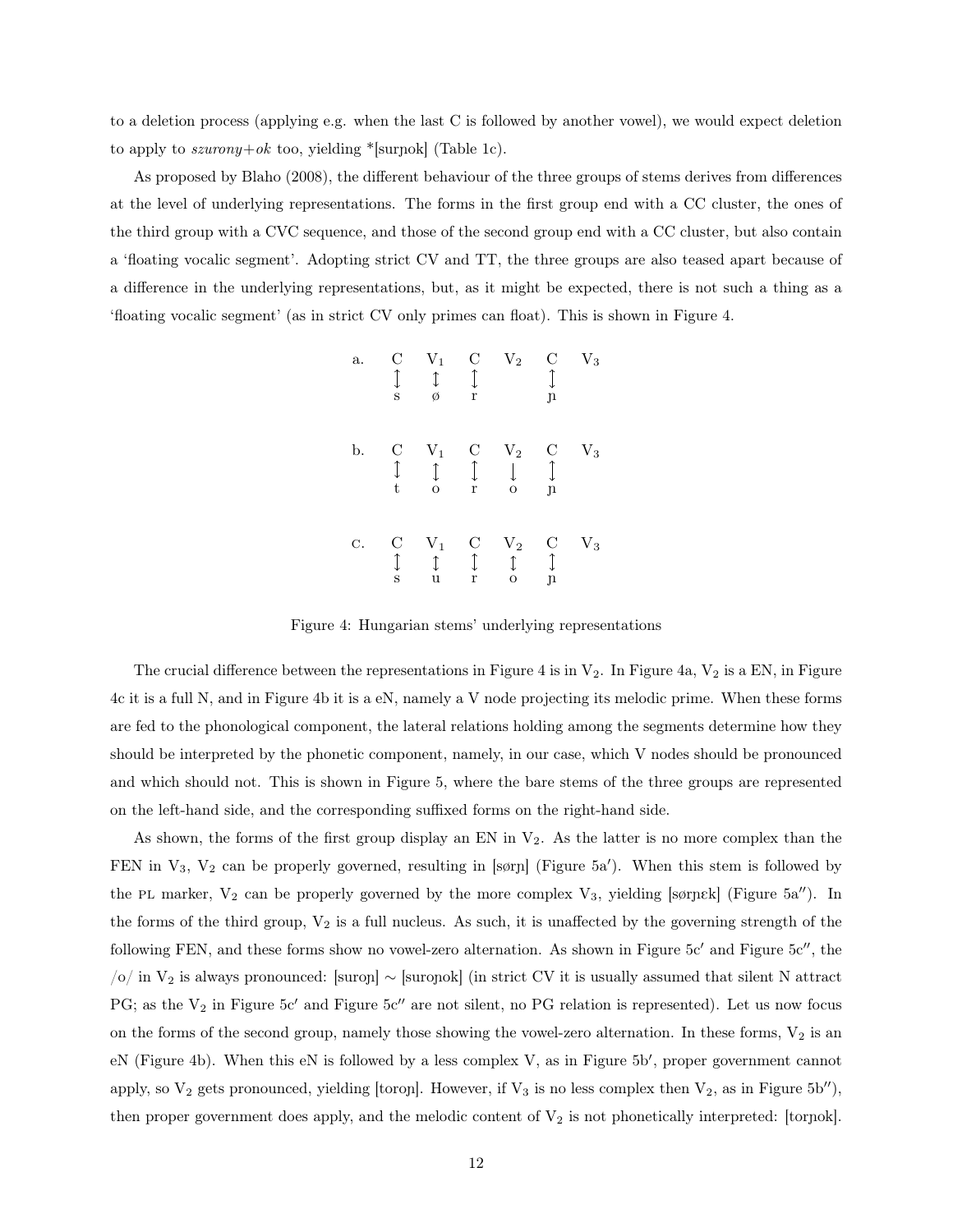

Figure 5: Complexity condition: FEN properly governs EN, but not eN

As shown, in this analysis, the surface forms are derived from the corresponding underlying forms by simply assuming different representations and fairly standard and independently motivated assumptions concerning the prosodic tier (phonological strings as CV sequences), the mapping of melodic content to the latter (TT), and the interaction between nuclei (PG plus Complexity Condition). At the same time, the issues related to yers are avoided.

#### 4.1.3 Glide mutation in Classical Arabic

In their description of the morphophonological component of the medieval Arabic grammatical tradition, Bohas and Lowenstamm (2021) note that "the results of the Arab grammarians anticipate insights of modern linguistic theories of universal scope".<sup>12</sup> One such a case is reminiscent of the distinction between full N, eN and EN. This can be found in their discussion of the morphophonological component, the so-called tasrif, ˙ which Arab grammarians describe as consisting of two subcomponents:  $\iota \text{asrif } I$  and  $\iota \text{asrif } II$ . The former ˙ ˙ deals with derivational morphosyntax, whereas the latter focuses on phonology proper, and aims at tracing a phonetic form back to its underlying representation. This representation is conceived of as the phonological object resulting from the morphological derivation, i.e. as the output of tas ˙  $r\bar{t}$ f I.

An instance of this retrieval procedure is the recovery of the underlying representation of forms that surface as biconsonantal due to a process of medial or final glide mutation  $(qalb)$ . To explain such apparently exceptional cases, Arab grammarians refer to the presence of an unpronounced nucleus. Let us start by introducing the relevant patterns and the analysis given by the Arab grammarians.

Two forms displaying the crucial patterns are the biconsonantal ram $\bar{a}$  'he threw' and  $q\bar{a}la$  'he said'. An excerpt from the perfective conjugation of the former is given in Table 2 together with the corresponding forms of the regular triconsonantal kataba 'he read' (as customary in Semitic studies, I will refer to the base

<sup>&</sup>lt;sup>12</sup>The data and many of the arguments discussed in this section come from Bohas and Lowenstamm (2021), who provide several examples of the foresightedness of Arab grammarians and sketch an interesting parallelism with recent minimalistic development.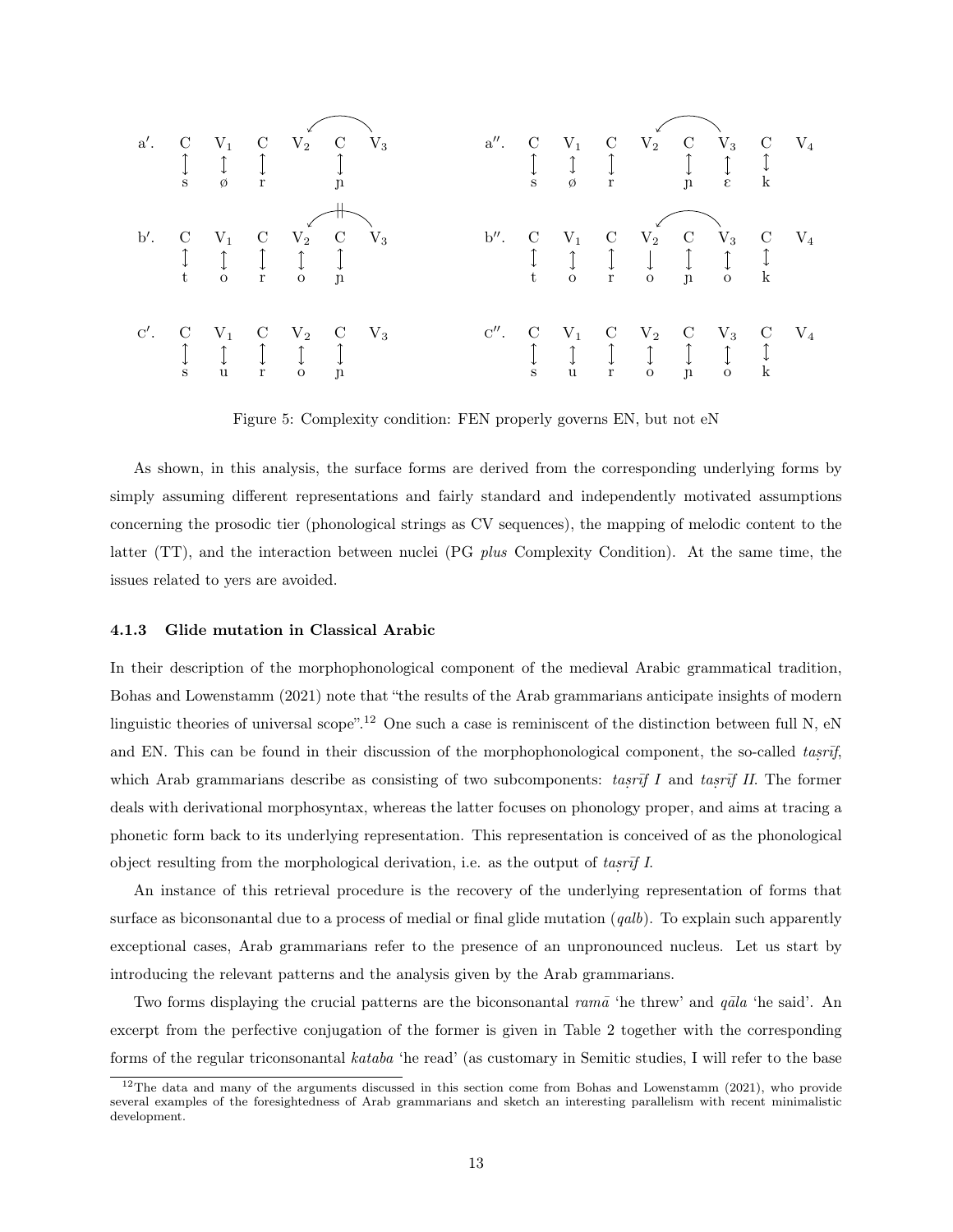from which the other forms are derived as identical to the 3m.sg form, unless I find it more appropriate to indicate the triconsonantal root).

| $1_{\rm SG}$ | ramaytu | [katabtu] |
|--------------|---------|-----------|
| 2M.SG        | ramayta | katabta   |
| 3M.SG        | rama:   | kataba    |

Table 2: Excerpt from the perfective conjugation of  $ram\bar{a}$  and  $kataba$ 

In the 1sg and 2m.sg forms of ram $\bar{a}$ , the agreement suffixes /tu/ and /ta/ are preceded by /y/. These forms pattern with the corresponding forms of kataba, where the agreement suffixes are preceded by  $/b/$ . The latter also appears in the 3m.sg form [kataba], so, appealing to analogy, Arab grammarians conclude that the underlying representation of 3M.sG [rama:] is /ramaya/. Hence, as [kataba] derives from  $\sqrt{KTB}$ , so [rama:] derives from  $\sqrt{RMY}$ . The absence of /y/ from the 3M.sG surface form is due to a mutation process that transforms a prevocalic glide into a post-vocalic *alif*, which marks the length of the preceding vowel. Bohas and Lowenstamm (2021) formalise this process as in (1), where G stands for *glide* and V for any vowel.

### $(1)$  /aGV/  $\rightarrow$  [a:]

This process can be seen at work also in  $q\bar{a}la$  'he said'. An excerpt from the perfective conjugation, together with the corresponding imperfective forms, is given in Table 3 .

|              | PERFECTIVE | <b>IMPERFECTIVE</b> |
|--------------|------------|---------------------|
| $1_{\rm SG}$ | qultu      | [?aquwlu]           |
| 2M.SG        | qulta      | taquwlu             |
| 3M.SG        | [qaːla]    | [yaquwlu]           |

Table 3: Excerpt from the perfective and imperfective conjugation of  $q\bar{a}la$ 

The 3M.sg form displays a long [a:], which we expect derives from a  $\rm/aGV/$  sequence due to the process in (1). In other words, we predict the presence of a glide between  $/q$  and  $/l$ . As suggested by the imperfective conjugation, the right glide is /w/. The root of  $q\bar{a}l\bar{a}$  is thus  $\sqrt{\text{QWL}}$ . What still needs to be established is what the vowel following the glide actually is, i.e. whether the perfective  $[qa:1a]$  is underlyingly  $/qa$ wala $/$ , /qawula/ or /qawila/ (given the rule in (1), the identity of the second vowel is unrecoverable). As observed by the Arab grammarians, /qawula/ must be excluded on semantic/syntactic grounds, as perfective forms in  $/u$  are invariably intransitive, which is clearly not the case of *q* $\bar{a}$ la. At this point, to decide among the two remaining options, we need to look at the imperfective conjugation. Perfective forms in  $\pi/2$  correlate with imperfective forms that have an  $\frac{a}{b}$  between the last two radical consonants. If [qa:la] were underlyingly /qawila/, we would expect 3m.sg imperfective \*[yaqwalu]. This is not what we find, as the imperfective of  $\sqrt{\text{QWL}}$  - [yaquwlu] - shows no [a] between the two last radical consonants. This suggests that the underlying representation of [qa:la] must be /qawala/.

The imperfective of  $\sqrt{\text{QWL}}$  introduces a crucial piece of our argumentation. Regular imperfective forms have a  $yaC_1C_2VC_3u$  template, where no vowel appears between the first two radical consonants, and a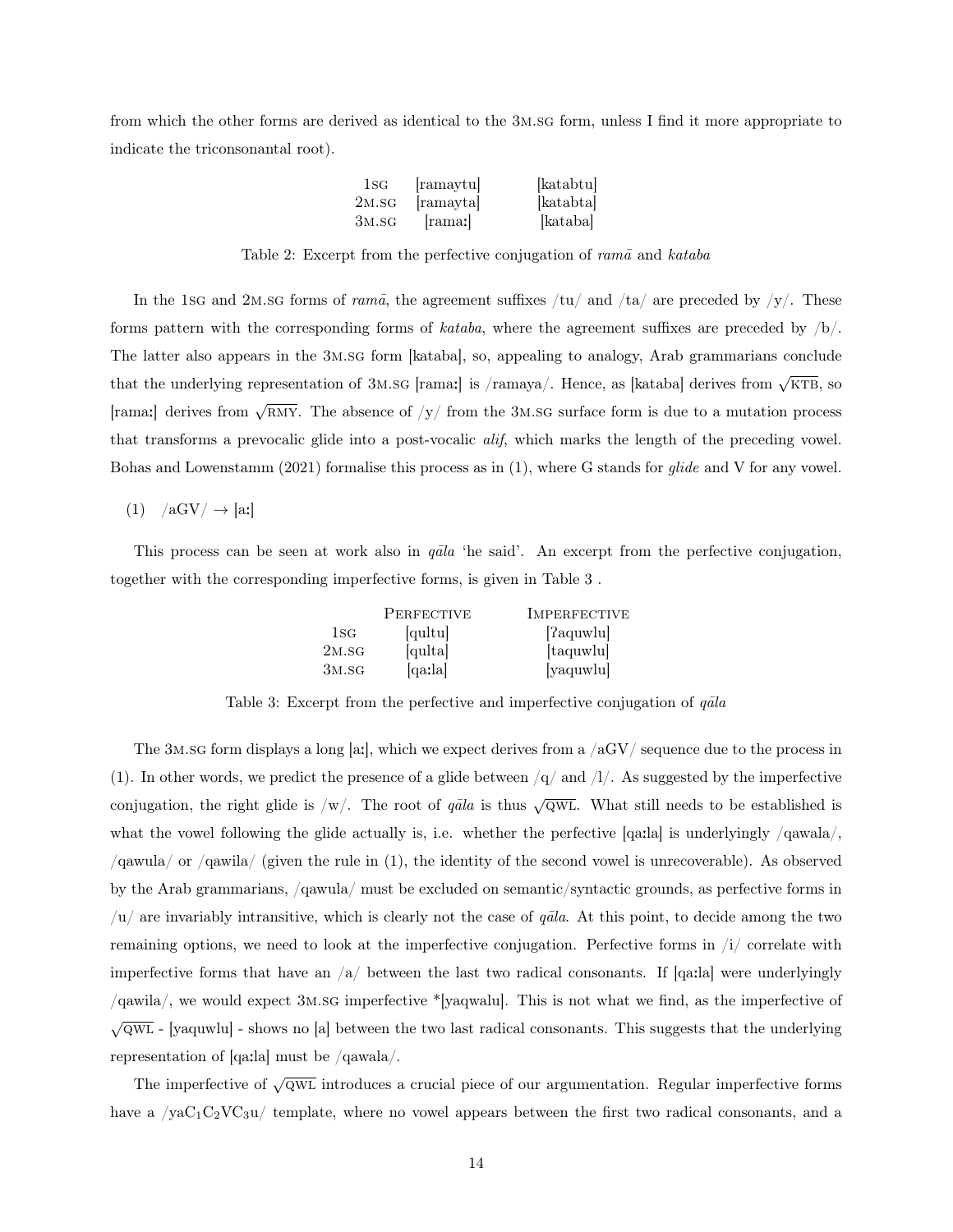variable vowel occurs between the middle and the last radical consonants. As shown in Table 3, though, the imperfective of  $\sqrt{\text{QWL}}$  has a  $/\text{yaC}_1\text{VC}_2\text{C}_3\text{u}/\text{ shape}$ , where a vowel follows the first radical consonant, and the other two radical consonants are adjacent. Arab grammarians maintain that this is due to a transfer process (naql) targeting forms that display a medial glide, by which the vowel that occurs between  $C_2$  and  $C_3$  'moves' to the left-hand side of  $C_2$ . As a consequence, the underlying /yaqwulu/ is realised as [yaquwlu] (again, were [qa:la] underlyingly /qawila/, the transfer process would yield 3m.sg imperfective \*[yaqawlu], and, ultimately, \*[yaqa:lu]; see below).

Let us now see what happens when transfer interacts with the mutation process given in (1), as this is when eN enters the scene and plays a crucial role. Such interaction can be observed in the imperfective [yaxa:fu], which builds on the perfective [xa:fa] 'he feared'. Because of mutation, the perfective can be argued to underlyingly show a glide in medial position. According to the Arab grammarians, the underlying form of [xa:fa] is indeed /xawifa/. As already mentioned, perfective forms with a medial  $\frac{1}{l}$  correlate with a /yaC<sub>1</sub>C<sub>2</sub>aC<sub>3</sub>u/ imperfective template. Thus, we expect /yaxwafu/, which should turn into [yaxawfu] through transfer (as in /yaqwulu/  $\rightarrow$  |yaquwlu|), but this is not what we observe. Instead, what we find is that /yaxwafu/ surfaces as [yaxa:fu]. The question is why we have [a:].

According to the mutation rule, [a:] is expected to surface when a glide is preceded by  $\frac{1}{4}$  and followed by another vowel. In such a case, the glide-vowel sequence would get deleted and the preceding  $\alpha$  would get lengthened (as in the perfective /xawifa/  $\rightarrow$  [xa:fa]). In the imperfective of  $\sqrt{\text{XWF}}$ , though, the context triggering mutation occurs neither in the underlying form prior to transfer - /yaxwafu/ - nor in the form after transfer -  $yaxawfu$ , as in neither cases the glide is simultaneously flanked by  $\frac{a}{a}$  on both sides. To explain such a conundrum, Arab grammarians claim that the Beduins "transferred the  $a$  of the  $w$  in /yaxwafu/ onto the preceding segment, i.e. the x [thus /yaxwafu/  $\rightarrow$  /yaxawfu/, EC]; then, the w [was] changed into alif because [it was] followed by a vowel [in its underlying form and is] now preceded by  $a^{\prime\prime}$  (Ibn  $\tilde{G}$ inn $\bar{n}$ , in Bohas and Lowenstamm 2021).

In Bohas and Lowenstamm (2021)'s words, thus, "the vowel has been removed from its canonical position, yet its former presence somehow continues to count, in ghostlike fashion, as the righthand side environment of the [mutation] rule [...] Because the Arab grammarians explicitly talk about vowel movement, the modern theoretical construct that most closely corresponds to Ibn  $\overline{\text{Ginn}}$  is idea seems to be trace theory". Accordingly, Bohas and Lowenstamm (2021) propose the following rule (where '"' represents the alif, which, as mentioned above, indicates that the preceding vowel is long):

(2) G  $\rightarrow$  "/a  $\left[ \frac{\text{V}}{\text{s}} , t_{\text{a}} \right]$ 

The transfer rule in (1) would thus turn /yaxwafu/ into /yaxaw $t_a$ fu/, providing the environment for the mutation rule in (2) to apply, yielding [yaxa:fu].

In absence of a phonological trace theory, the effect of the rule in  $(2)$  can be obtained by casting  $t_a$  in TT terms. What Bohas and Lowenstamm (2021) dub a "ghostlike" vowel, can thus be translated into eN. As discussed above, eN lack the pronunciation relation, hence they are silent, but due to their projection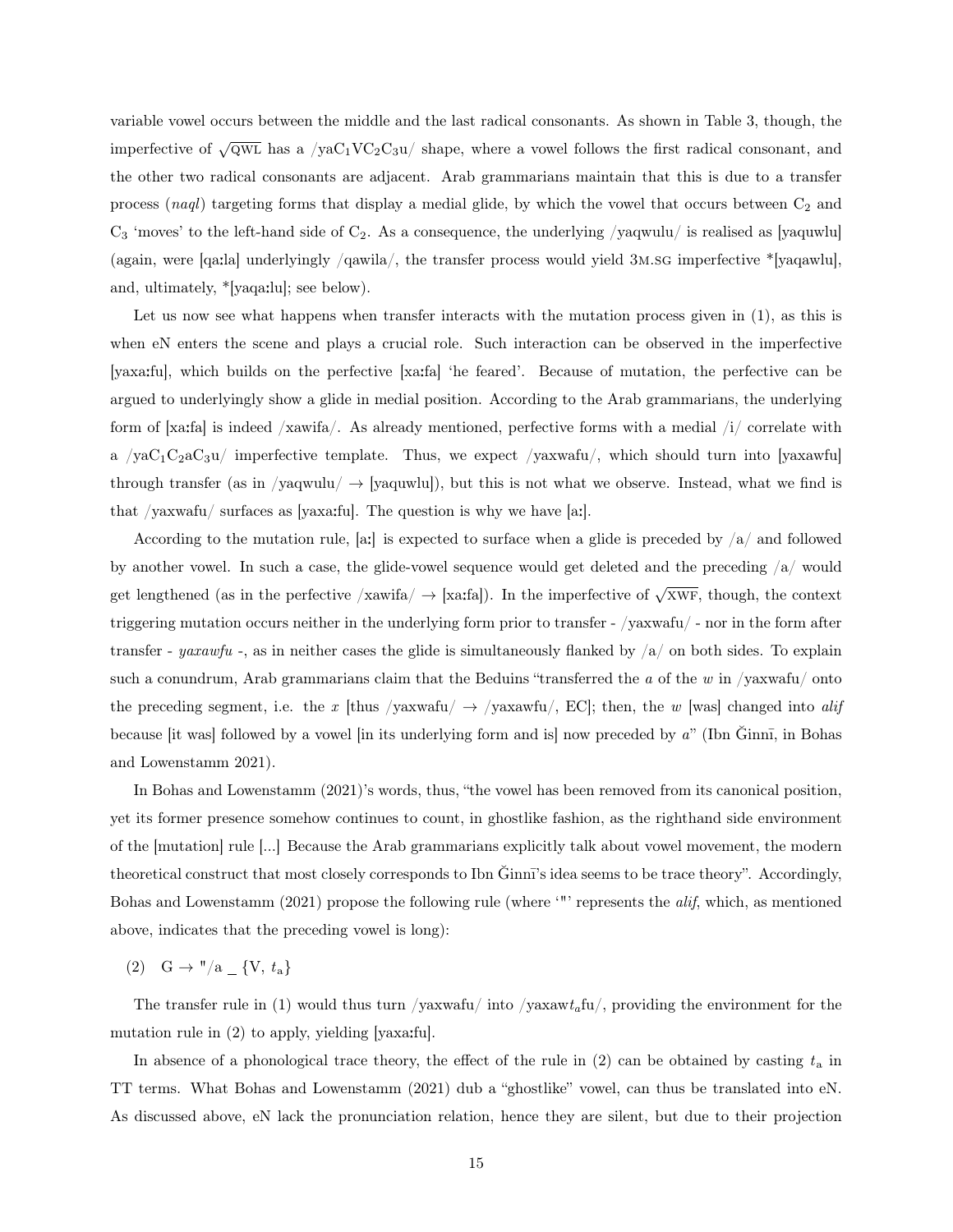relation, they are still phonologically active. This is shown in Figure 6, which represents the derivation of the imperfective of  $\sqrt{\text{XWF}}$  (the bottom line in each form represents the phonetic interpretation).



Figure 6: TT implementation of transfer (a-to-b) and mutation (b-to-c)

In Figure 6a we have the 'regular' imperfective form /yaxwafu/, i.e. the form spelling out the structure built by the morphosyntactic component  $(tas\bar{r}\bar{f}I)$ . This form is the input to the phonological component ˙  $(tasr\bar{t}I)$ , where the transfer rule applies, yielding /yaxawfu/ (Figure 6b). The latter displays our "ghostlike" ˙ vowel, i.e. the eN in  $V_3$ . The projection relation this eN had in the underlying representation (Figure 6a) is maintained (as per Consistency of Exponence). As such, its melodic content is still part of the phonological string. However, this melodic content is not phonetically interpreted, which is formalised as the absence of the pronunciation relation linking  $/a/$  to  $V_3$ .

Remember though that the Arab grammarians talk about a *transfer* of "the  $a$  of the  $w$  in /yaxwafu/ onto the preceding  $[\ldots]$  x". The movement of  $\langle a \rangle$  is here understood as movement of the its *pronunciation* only. In other words, the melodic content of  $V_3$  does get phonetically interpreted, albeit in  $V_2$ . This is represented by the pronunciation relation associating  $/a$  to  $V_2$ . In this view, transfer is interpreted as a process that shifts the pronunciation of the melodic content from a nucleus to the preceding one, without removing it from its underlying position.<sup>13</sup> Note that as a result of transfer,  $V_2$  is no longer silent, whereas  $V_3$  becomes silent. Hence, for this representation to be well-formed, it is  $V_3$  that needs to be properly governed, not  $V_2$ . As shown,  $V_3$  can be properly governed by  $V_4$ . Crucially, the presence of  $/a/$  on both sides of the glide creates the environment for mutation to apply, yielding [yaxa:fu]. This is represented in Figure 6c. As shown, the 'deletion' of the glide is interpreted as the removal of its pronunciation relation. This might result from the

<sup>&</sup>lt;sup>13</sup>The trigger of transfer (and of mutation), namely the process that makes V<sub>3</sub> become a 'ghost vowel'/eN is apparently some sort of well-formedness constraint that Arab grammarians dub 'heaviness'. As the discussion of this would lead us too far and would not add anything significant to this paper's proposal, I refer the interested reader to Bohas and Lowenstamm (2021) for details.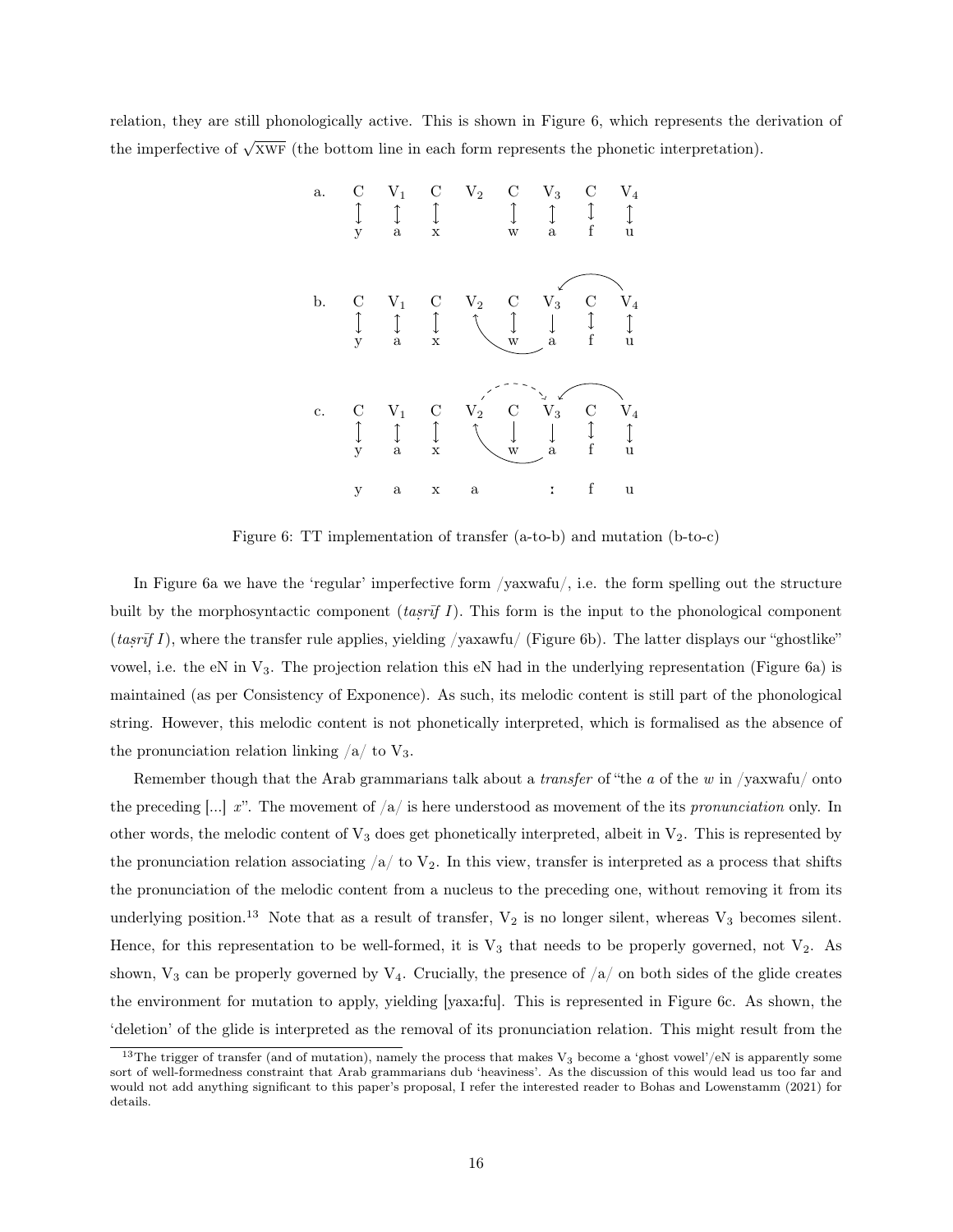reduced licensing strength of the following eN, which formalizes the observation by Ibn Ya? $\overline{a}$ s (in Bohas and Lowenstamm 2021) that "mutation only affects w and y after these two segments have been weakened by the erasure of the following vowel". As for the lengthening of  $\langle a \rangle$ , this is formalized as the spreading of the melodic content pronounced in  $V_2$  to  $V_3$  (represented by the dashed arrow from  $V_2$  to  $V_3$ ). This is because in cases in which the melodic content of the V node following the glide is different from  $\sqrt{a}$ , the mutation process still produces a long [a:]  $(\overline{\ }x)$   $(\overline{\ }x)$   $(\overline{\ }x)$   $(\overline{\ }x)$   $(\overline{\ }x)$   $(\overline{\ }x)$   $(\overline{\ }x)$   $(\overline{\ }x)$   $(\overline{\ }x)$   $(\overline{\ }x)$   $(\overline{\ }x)$   $(\overline{\ }x)$   $(\overline{\ }x)$   $(\overline{\ }x)$   $(\overline{\ }x)$   $(\overline{\ }x)$   $(\overline{\ }x)$   $(\overline{\ }x)$   $(\overline{\ }$ in  $V_2$  that undergoes spreading in Figure 6c, rather than the content of  $V_3$  being reinterpreted.<sup>14</sup>

In a more traditional analysis, namely one that keeps a symmetric autosegmental relation between melodic primes and prosodic nodes, transfer would be conceived of as the delinking of the melodic content of  $V_3$  and its relinking to  $V_2$ . This analysis should also either maintain that mutation refers to a previous stage of the derivation (prior to V3's content delinking), or modify the structural description of the rule in such a way that it applies between two Ns, no matter whether they are empty or contentful. The former possibility is quite questionable, as referring to previous stages of a derivation would contravene the alleged markovian character of generative grammar (Baltin 2005). As for the latter, a rule that makes reference to just N without distinguishing between empty and non-empty N would overgenerate. This was noticed (albeit discussed in different terms) by Ibn Ya $T\ddot{\rm a}$  (in Bohas and Lowenstamm 2021), who warns that "the rule should [not] apply to sawt ˙ and  $\check{s}ayx$  because in the base (of those words) w and y are not followed by vowels: they never were and can therefore not be weakened by the erasure of a vowel to their right". Note that if strict CV is assumed, the  $aG$  sequences just mentioned would be followed by an N node. If one did not distinguish between cases in which  $N$  is truly empty, such as the cases mentioned by Ibn Ya $T\ddot{s}$ , and cases in which we are dealing with eN, as in Figure 6b, we would wrongly predict e.g.  $/\text{sawt'un}/\text{`whips'} \rightarrow$  \*[sa:t'un]. Thus, whereas a traditional analysis would either need to refer to previous stages of the derivation, or overgenerate, the TT-based analysis proposed above does not overgenerate, nor refer to a previous stage of the derivation, for the latter is stored in the representation itself (from this point of view, TT, as well as the containment approach to input-output mapping it builds on, actually represents a sort of memory device, not dissimilar from syntactic copies).

So far, I discussed a few examples in which string-internal eN are phonologically active, in the sense that their melodic content, despite not being pronounced, (i) provides part of the environment triggering glide mutation, and (ii) allows for the development of a neat account of vowel-zero alternations in Hungarian (Section 4.1.2) and in the Finale Emilia dialect (Section 4.1.1). In the following section, I will discuss instances of FeN in Colloquial Egyptian Arabic, showing how they can be detected by stress assignment and vowel length distribution algorithm, as well as discharge proper government.

<sup>&</sup>lt;sup>14</sup>One might wonder whether in this case the government of  $V_3$  by  $V_4$  needs to be maintained. As counter-intuitive as it might be, this is assumed to be the case in structures in which vowels lengthen (under stress). In such cases, lengthening only occurs if lengthened N are followed by a full N. This seems to suggest that the 'second half' of the lengthened vowel must be supported, i.e. governed, which is why long vowels can only be found before full N (Larsen 1998).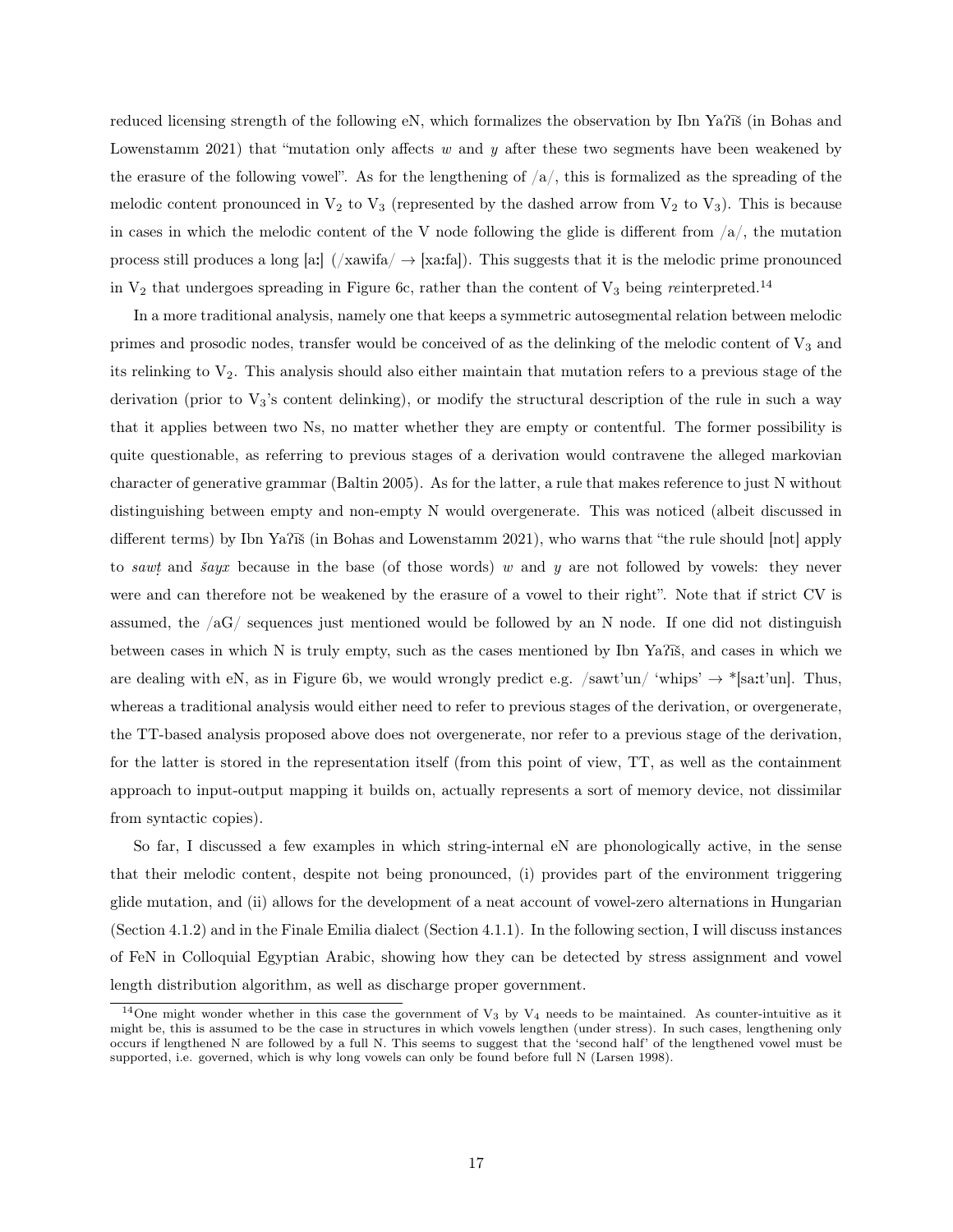#### 4.1.4 Inflectional markers in Colloquial Egyptian Arabic

The data discussed in this section come from Fathi (2013), who suggests that "not all final phonetically silent nuclei in CEA necessarily stem from phonologically contentless ones" (Fathi 2013:36), and that those which are endowed with some minimal melodic content are phonologically active. In other words, she is recognizing the need to distinguish between the two objects that TT allows us to adequately formalize: eN and EN. Before reviewing her hypothesis and proposing a TT formalization, let us introduce the relevant patterns.

In Colloquial Egyptian Arabic (CEA), there is a restriction on the distribution of long vowels: as shown in Table 4, they can only be found in penultimate and final position.

| a.             | [mesek nax]<br>'we caught $\lim/\mathrm{it}_{M}$          | CVCVCCVV     |
|----------------|-----------------------------------------------------------|--------------|
| $\mathbf{b}$ . | [mesek natha]<br>'we caught her/it <sub>F</sub> '         | CVCVCCVVCV   |
| c.             | [mesekna'ha:li]<br>'we caught her/it <sub>F</sub> for me' | CVCVCCVCVVCV |



However, as shown in Table 5, vowel length is contrastive only in word-final position, as no minimal pair can be found in which two forms show a vowel length contrast in a position other than the final one.

| a. | [me'sektu]<br>$/mesek-tu/$<br>caught-2PL.SBJ | [mesek'tuː]<br>$/mesek-tu-u/$<br>caught-2PL.SBJ-3M.SG.OBJ               |
|----|----------------------------------------------|-------------------------------------------------------------------------|
|    | 'you caught'                                 | 'you caught it'                                                         |
| b. | ['korsi]<br>/korsi/<br>chair.sG<br>'chair'   | $[\text{kor'sir}]$<br>$/korsi-i/$<br>chair.sG-3M.sG.POSS<br>'his chair' |

Table 5: Short vs long vowels in CEA (Fathi 2013:17)

Despite the appearance, Fathi (2013) demonstrates that the word-finality of long vowels in forms such as those in Table 4a and in the right-hand column of Table 5, as well as the vowel length contrastivity shown in Table 5, are actually illusory. This illusion is brought about by the concatenation of specific suffixes, which results in the lengthening of the base-final vowel. As shown by the examples in the right-hand column of Table 5, the forms showing a long vowel involve a  $3M.SG$  suffix, which seems to surface as  $u, i$  or a (Table 4a) depending on the quality of the preceding vowel. This would suggest that the phonological exponent of 3m.sg is an empty morpheme that gets filled in via spreading of the melodic content of the preceding N. Assuming strict CV, it would be tempting to represent the 3m.sg marker as an empty CV, with V absorbing the melodic content of the preceding nucleus. The inspection of further data, though, reveals a more complex picture.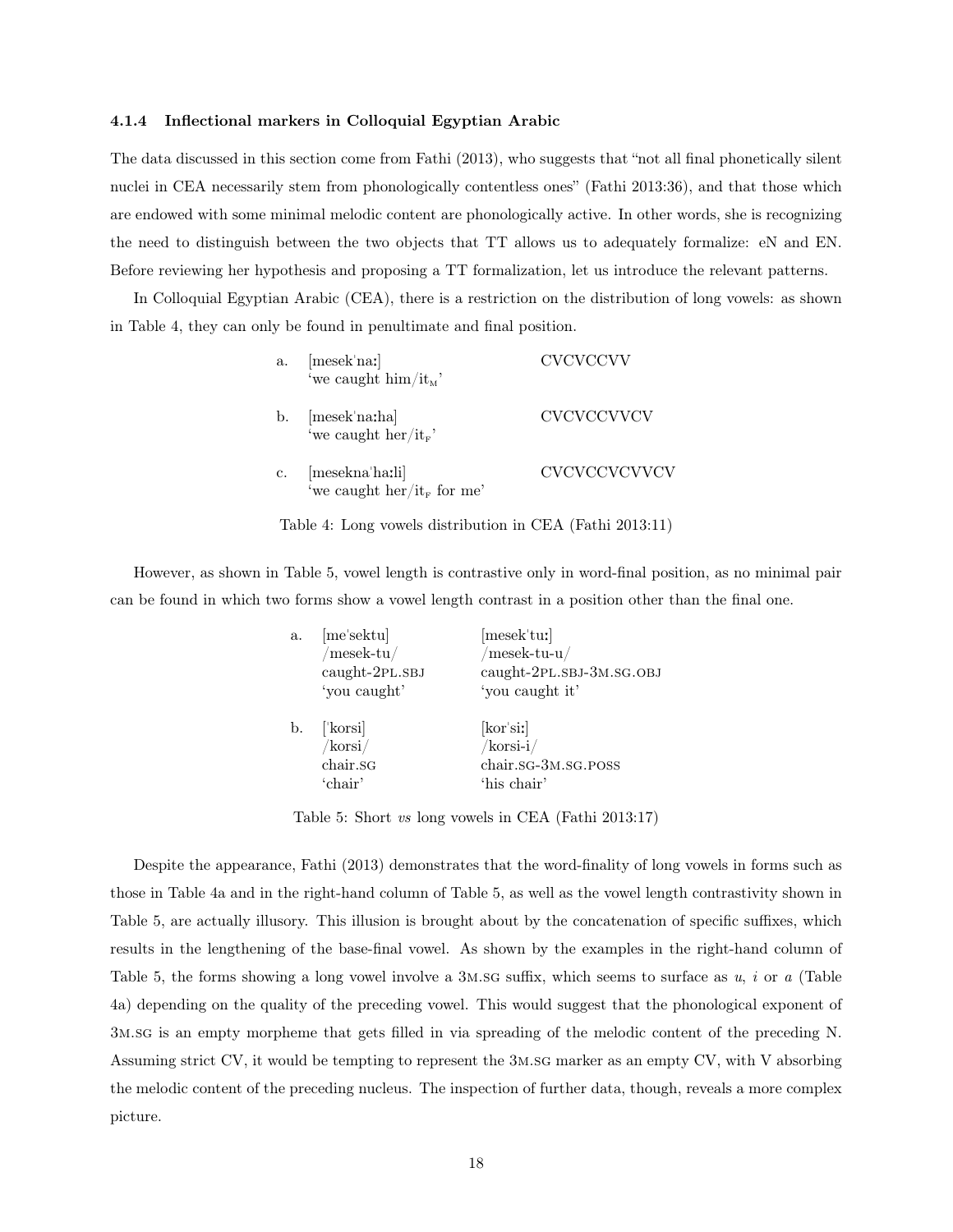To start with, depending on "personal stylistic factors or contextual factors like slow speech or rhetorical emphasis" (Fathi 2013:18), the forms in the right-hand column of Table 5 can be optionally followed by  $h$ <sup>15</sup> Thus, [mesek"tu:] alternates with [mesek"tu:h] and [kor"si:] with [kor"si:h], suggesting that the long vowels are underlyingly followed by some h-initial marker.

Furthermore, if forms such as those in Table 5a are followed by another suffix, as in Table 6, the aforementioned h is followed by u, and stress and length shift to the right (compare the form below with Table  $5a$ 's  $[mesek'tu:$ ]).

> [mesektu"hu:li] /mesek-tu-hu-l-i/ caught-2pl.sbJ-3m.sg.obJ-for-1sg.DAT 'you caught him/it for me'

Table 6: Surfacing of 3m.sg.obj (Fathi 2013:20)

These two pieces of data clearly show that the phonological exponent of 3m.sg cannot be conceived of as an empty CV sequence whose V is filled in by means of the spreading of the preceding V's melodic content. Instead, it is a CV with an eN, as provisionally represented in Figure 7.

$$
\begin{matrix}C_1 & V_1\\ \downarrow & \downarrow\\ h & u\end{matrix}
$$

Figure 7: TT underlying representation of  $3M.SG.OBJ$  marker (provisional)

In Figure 7, the melodic content is associated with the corresponding prosodic node via a projection relation only. As discussed above, this formalizes the fact that the affiliation of a melodic prime to its prosodic node is established in the Lexicon, whereas its pronunciation is a matter of phonological computation, which adds the pronunciation relation depending on the environment this form occurs in. To understand how this works in the cases under discussion, we first need to discuss CEA stress and its relation to length.

CEA places stress in penultimate position, more precisely on the penultimate melodic prime associated with a V node (Fathi 2013). This is clearly the case in forms such as those in the left-hand column of Table 5, but the generalization does not seem to hold for the forms in the right-hand column. In this case, though, the disguised presence of the 3m.sg.obj marker saves the generalisation: the stress is assigned to the last melodic prime of the stem, which is underlyingly followed by the V node projecting the melodic prime of the 3m.sg.obj marker and therefore occurs in penultimate position. The question now is what the relation between stress and length is, as the data presented above clearly suggest that there is one.

Given that the V node of the 3M.SG.OBJ marker projects a  $\mu$  prime (Figure 7), the presence of a phonetically long /i:/ in  $\kappa$  | (Table 5b) (and of a long [a:] in a form such as  $\kappa$  |  $\kappa$  |  $\kappa$  |  $\kappa$  |  $\kappa$  |  $\kappa$  |  $\kappa$  |  $\kappa$  |  $\kappa$  |  $\kappa$  |  $\kappa$  |  $\kappa$  |  $\kappa$  |  $\kappa$  |  $\kappa$  |  $\kappa$  |  $\kappa$  |  $\kappa$ 

<sup>&</sup>lt;sup>15</sup>This suggests an interesting hypothesis, according to which the pronunciation of the melodic content of a given prosodic node, and thus the lateral strengths regulating it, may be conditioned by grammar-external factors (Cyran 2017).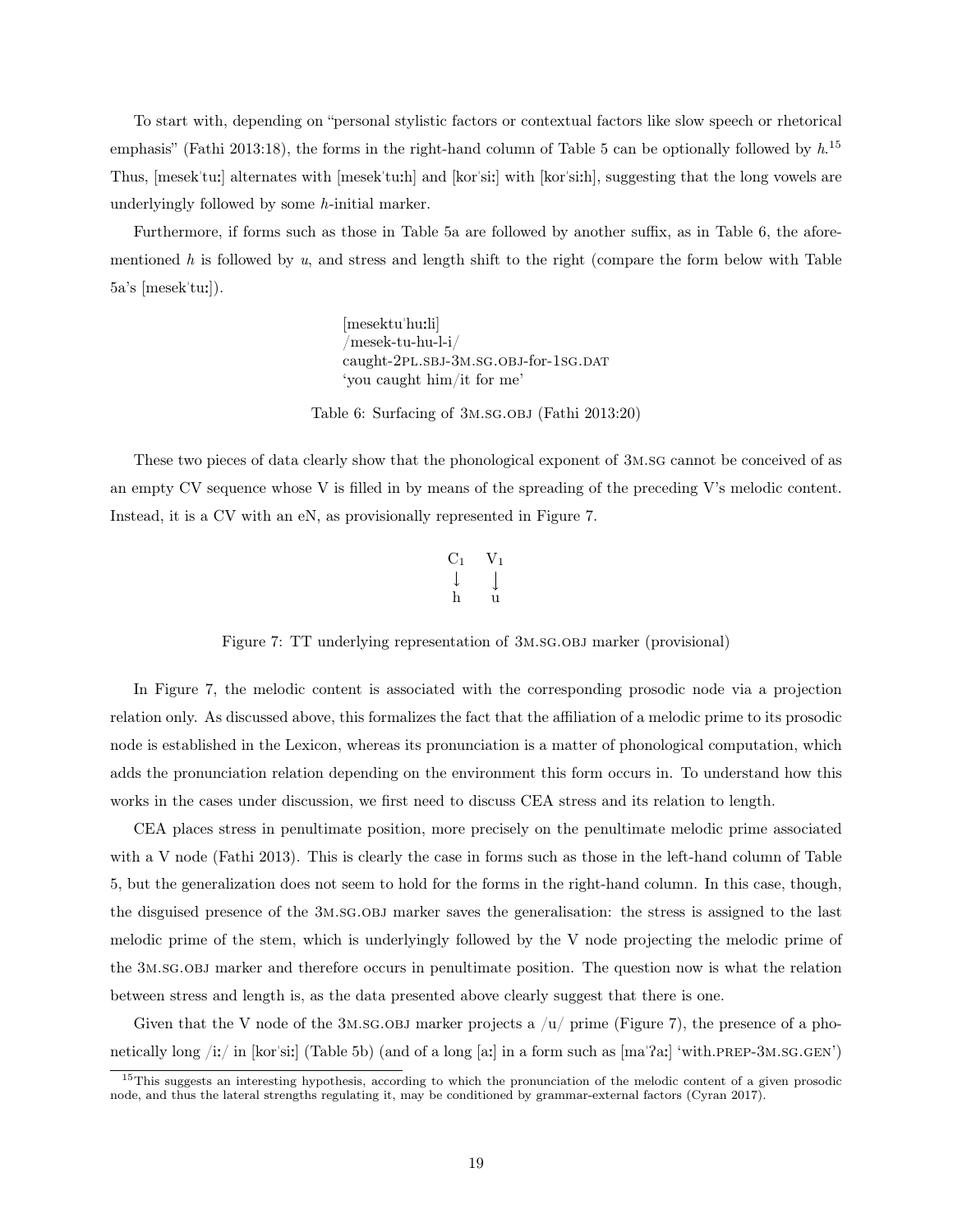suggests that the content of the base-final V node spreads to a V node that is not the one of  $3M.SG.OBJ.<sup>16</sup>$ So where does this extra V node come from? As argued by Fathi (2013), the one under discussion is actually not a case of spreading, nor of (C)V insertion: the extra V node is already there, and is associated with the relevant melodic prime at the level of UR. This is because, in CEA, all corner vowels are phonologically long, hence associated with two V nodes. Whether or not they phonetically surface as such, namely whether or not the rightmost V node is 'used', depends on stress, which is argued to license branchingness.<sup>17</sup> In TT terms, this can be formalised as the relevant V nodes underlyingly projecting the same melodic prime (which is thus phonologically long), while the melodic prime is associated via pronunciation relation only with the leftmost V node (hence it is phonetically short). Once this form is fed to the phonological component, if the stress falls somewhere else, then nothing happens, and the vowel surfaces as short. On the other hand, if stress falls on this vowel, then a pronunciation relation is added from the melodic prime to the rightmost V node, and the vowel surfaces as long. This is represented in Figure 8, where the UR are given of /kor'si:/ and  $/ma'$ a: $/$ .



Figure 8: TT representation of /kor'si:/ and /ma'?a:/

On the left-hand side, we have the underlying representations, whereas on the right-hand side we see how these forms surface when the stress falls on the stem-final melodic prime (remember that, as discussed above, these primes are actually in penultimate position, as these forms are followed by the 3m.sg.obj marker; I didn't include this marker to keep the representation easier to parse). As we can see, when these forms are

<sup>16</sup>Even though the possibility for a melodic prime to be pronounced in a non-empty prosodic node is not excluded by TT, nor by other approaches (as shown by many analyses of metaphony), the hypothesis that we are here dealing with a different V node is supported by forms such as  $[mesek'tu:h]$ ,  $[kor's:h]$  and  $[ma'2a:h]$ , which display both lengthening and  $/h$ . Were lengthening due to the base-final V node's content either spreading to the 3m.sg.obj's V node, or replacing the latter's content, the content of 3m.sg.obj's C node - /h/ - would need to move after 3m.sg.obj's V node, a hypothesis that is not easy to defend, e.g. because an extra, unmotivated C node should be added to the string.

 $17$ Fathi (2013) claims that stress increases the duration of the stressed vowel, which is also assigned a high pitch. In order to account for the fact that corner vowels are doubly associated also when unstressed, and that phonological length does not necessarily translate into phonetic duration, she claims that when a corner vowel "is identified as the stress bearing unit, pitch floods over its corresponding templatic chunk (that is two V slots), thus perceived 'longer' than usual" (Fathi 2013:198). In the present approach, the mismatch between phonological length and phonetic duration in corner vowels is formalised in TT terms. This allows us not to refer to pitch, thereby aligning with more traditional accounts (see Fathi 2013:196 for discussion and references), while keeping the double association representation of corner vowels. Be as it may, the proposal put forward in this paper is not incompatible with Fathi's approach.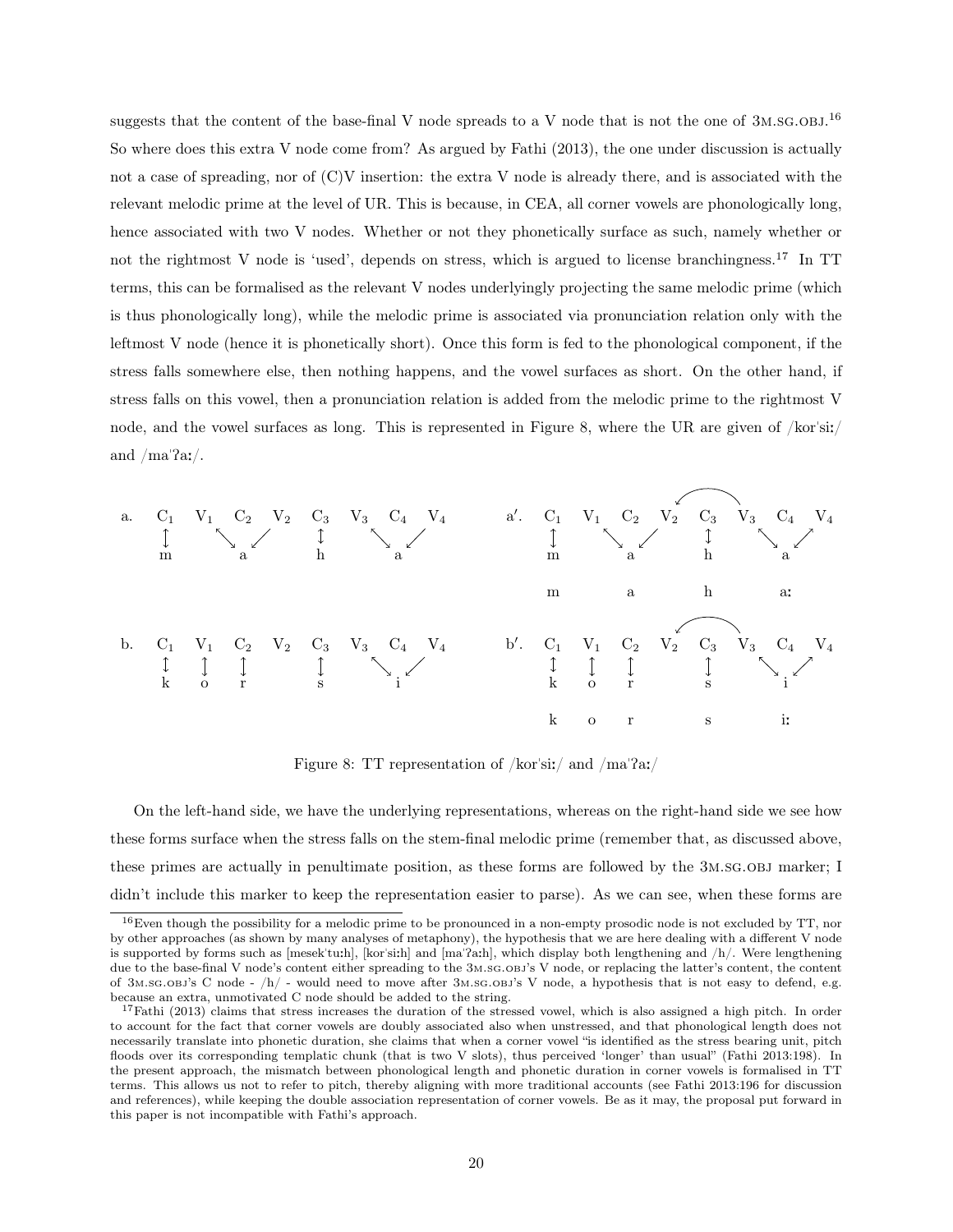fed to the phonological module and the stress algorithm places the stress on the stem final melodic prime, a pronunciation relation is added that associates the melodic prime to  $V_4$ . As a consequence, this prime is pronounced as long. Note also that for  $V_2$  to be silent, it needs to be properly governed. As shown,  $V_3$  is a full N, and can thus properly govern  $V_2$  (in Figure 8a' this means that the leftmost  $/a$ :/ is pronounced as short). This happens also when these forms do not bear stress. In such cases,  $V_2$  would still be properly governed by  $V_3$ . However, there would be no stress licensing the addition of the pronunciation relation from the last melodic prime to  $V_4$ , thus no vowel lengthening.

As the 3m.sg.obj marker also has a corner vowel, which we argued to be phonologically long, the representation of it in Figure 7 should be updated as in Figure 9. Differently from the objects represented in Figure 8, the 3m.sg.obj marker can stay silent (see Table 5), which suggests that the melodic content of this marker is associated with the prosodic nodes via projection relations only.



Figure 9: TT representation of  $/\text{hu}$ :<sub>3M.sg</sub>/

The addition of the pronunciation relations, as well as the enforcement of the lateral relation, depends once again on the phonological environment in which this marker occurs. This is shown below, where the perfective form of  $\sqrt{\text{MSK}}$  'catch' is followed by the 2PL.SBJ marker /tu:/ (Figure 10a), the latter is followed by the 3M.sg.obj marker /hu:/ (Figure 10b), which is then followed by the preposition  $/1/$  'for' and the 1sg.dat marker /i:/ (Figure 10c).



Figure 10: Stress, vowel length and 3m.sg

The form in Figure 10a represents what happens when the UR /mesek-tu:/ 'you caught' is fed to the phonological component. Since it is phonologically long, the word-final  $/u$ :/ is associated with both  $V_4$  and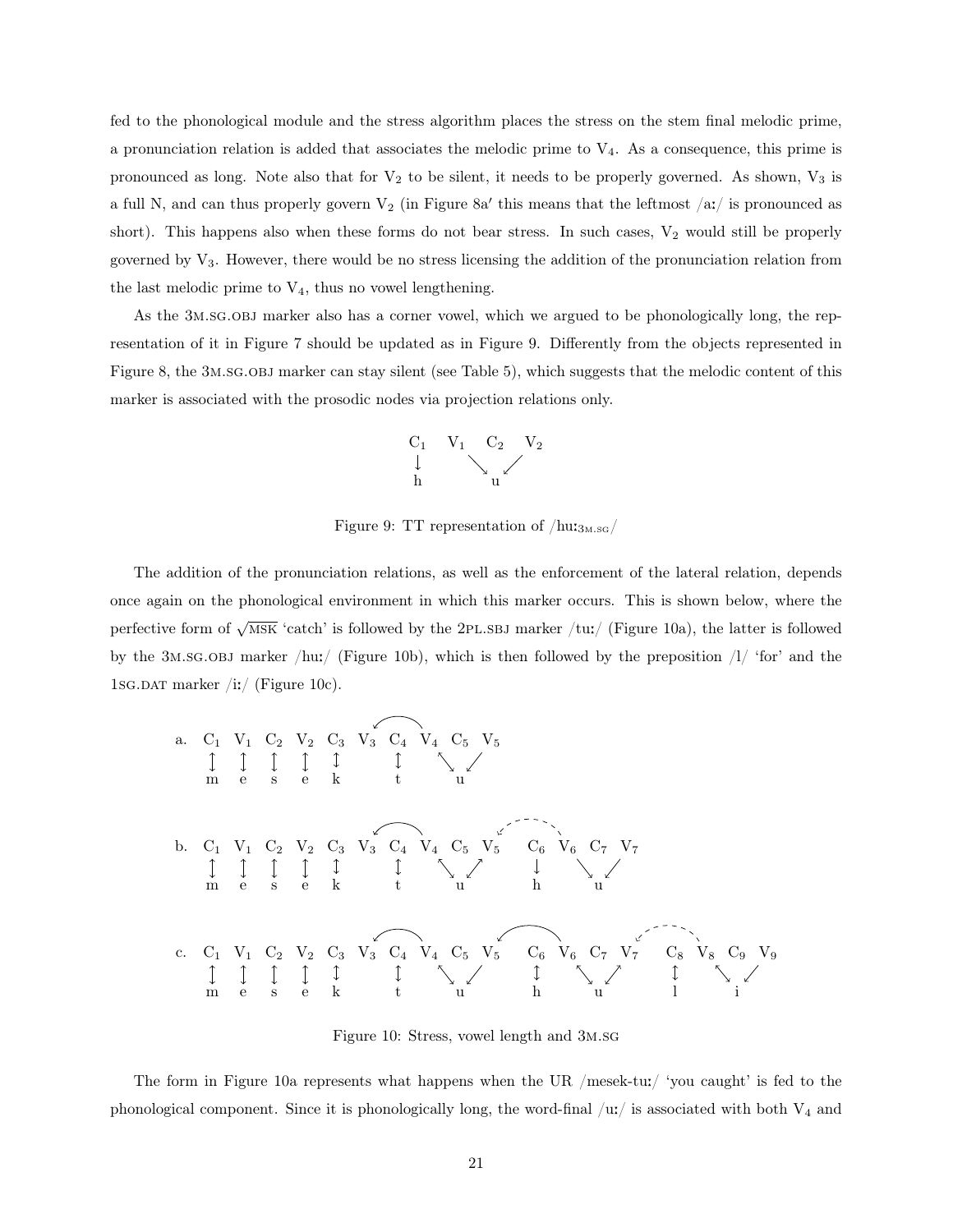$V_5$  by a projection relation. The pronunciation relation only associates /u:/ to  $V_4$ , though, as in this context  $/u$ :/ is not in penultimate position and does not get stressed. As such, the  $/u$ :/-to-V<sub>5</sub> pronunciation relation is not licensed (remember that what counts for the calculation of the placement of stress are melodic primes associated with a V node; Fathi 2013). As a consequence,  $\langle u \rangle$  surfaces as short. The stress falls on the  $/e/$  in  $V_2$ , which is phonologically short and therefore cannot surface as phonetically long.<sup>18</sup> This results in /mesek-tu:/ being pronounced as [me"sektu].

If we add the  $3M.SG.OBJ$  marker /hu:/, as in Figure 10b, the /u:/ of the 2PLSBJ marker occurs in penultimate position (i.e. it is the penultimate melodic prime associated with a V node), and gets stressed. The stress, in turn, licenses the pronunciation relation linking  $\langle u \rangle$  to  $V_5$ , so  $\langle u \rangle$  surfaces as phonetically long. Thus, /mesek-tu:-hu:/ is pronounced as [me"sektu:] (note that, as discussed above, the 3m.sg.obj itself is not pronounced; only its  $/h/$  can be pronounced, albeit in specific conditions, see fn 12).

If in the course of the derivation another marker displaying a non-empty V node is added to /mesektu:-hu:/, the /u:/ of the 3m.sg.obj marker finds itself in penultimate position and gets stressed. Stress licenses the insertion of a pronunciation relation from  $/u$ : to its right-hand side V, so 3M.sg.obj marker /hu:/ surfaces as [hu:]. This is shown in Figure 10c, where  $/1/$  'for' and the 1sg.DAT marker  $/1/$  are added to /mesek-tu:-hu:/. At the level of UR, besides the double projection relation characterising corner vowels,  $\langle i \rangle$ :/ has a pronunciation relation with V<sub>8</sub> (formalising the fact that it is always pronounced). There is no pronunciation relation from  $\langle i \rangle$  to  $V_9$  at the level of UR, nor is one introduced by phonological computation, as the stress falls somewhere else. As a consequence,  $\langle i \rangle$  surfaces as a short [i], so  $/m$ esek-tu:-hu:-l-i:/ is pronounced as [mesektu"hu:li]

A couple of points made in this analysis deserve some further comment. In Figure 10c, the stress falls on the 3M.SG.OBJ marker's /u:/ associated with  $V_6$  and  $V_7$ . As the /u:/ of the 2.PL.OBJ marker is unstressed, the /u:/-to-V<sub>5</sub> pronunciation relation is not licensed, and /u:/ surfaces as short. The PG discharged by V<sub>6</sub> on V<sup>5</sup> ensures that this structure is well-formed. The configuration in Figure 10b is quite different. In this structure,  $V_5$  does not need to be properly governed, as the  $/u$ :/-to- $V_5$  pronunciation relation is licensed by stress. Note that there seems to be a convergence between the licensing of length by stress, as proposed here following Fathi (2013), and the licensing of length assumed in the standard GP approach to stress, where stress introduces an empty CV and the content spreads from the preceding V node to the newly inserted V node only if the latter is governed by a following non-empty nucleus (Larsen 1998; see also fn. 14). In both cases, there seems to be a relation between the availability of length and the nature of the following nucleus. Accordingly, in the representation in Figure 10b, the licensing of  $V_5$ 's pronunciation relation provided by stress could be 'backed up' by the following eN (I represented this additional licensing as a leftward dashed arrow). This would not be possible if  $V_6$  were an EN, nor, crucially, if eN's lateral strength were more similar to that of EN than to that of full N.

<sup>&</sup>lt;sup>18</sup>Note that the UR representation of /tu<sub>2PL.SBJ</sub>/ differs from that of /hu<sub>3M.sc</sub>/ (Figure 9) inasmuch as the former displays a pronunciation relation from t to the left-hand C (C<sub>4</sub>), and from u to the left-hand V (V<sub>4</sub>), formalising the fact that, differently from  $/\text{hu}_{3\text{M.SG}}/$ , the melodic content of 2pl.sb is always pronounced (with the exception of the second half of the long u, whose pronunciation depends on stress).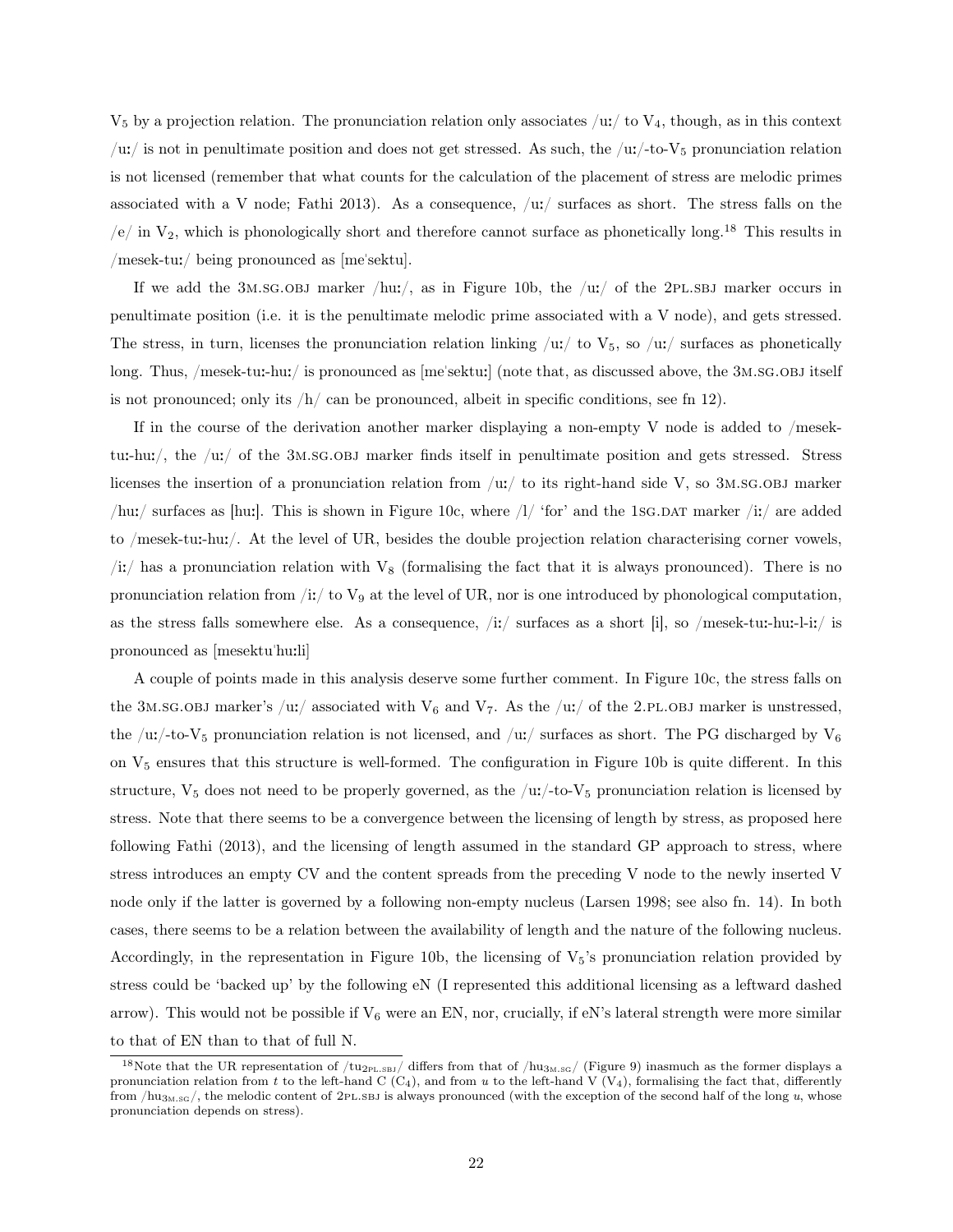The proposed analysis also suggests that  $/1/$  'for' should be conceived of as a floating prime docking on the leftward C node of the 1sg.Dat marker /i:/ (i.e.  $C_8$  in Figure 10c). If /l/ came with its own C node followed by an empty V node, and  $/iz/$  had two empty C nodes and two V nodes, then the leftmost V node of /i:/ would properly govern /l/'s empty V node, thereby preventing the latter to properly govern 3m.sg.obj's rightmost V node  $(i\mathbf{i}/-\mathbf{to}\mathbf{V}_7)$ , which would thus be wrongly predicted to surface as short.

Thus, besides allowing for a neat formalisation of the relationship between stress and length, it is important to highlight that the inclusion of laterally active eN in the theoretical toolkit also allows for the formulation of an exceptionless generalisation concerning stress and length distribution. As shown, by assuming the presence of a word-final eN such as the 3m.sg.obj marker in forms that apparently show a word-final stressed long vowel, the generalisation stating that stress and length only occur in penultimate position can be maintained. If the V node of the 3m.sg.obj marker were an EN, on other words, if it were devoid of any melodic content, the stress assignment algorithm would not count it, and stress would be incorrectly assigned to the non-empty V node on the left of the one in which stress actually occurs, deriving e.g. \* me'sektu] rather than  $|mesek'tu|$ from /mesek-tu:-hu:/ 'you caught it', \*|ka'tabna] rather than [katab'na:] from /katab-na:-hu:/ 'we wrote it', etc.

Another CEA pattern supporting the plausibility of eN involves the contrast between the 3F.SG.SBJ and 1sg.sbj markers. This contrast shows that "not all final phonetically silent nuclei in CEA necessarily stem from phonologically contentless ones" (Fathi 2013:36). In order to see this, let us look at a chunk of the perfective paradigm of  $\sqrt{LBS}$  'put (clothes) on' given in Table 7 (Fathi 2013:34).

| 1 PL  | lebesna |
|-------|---------|
| 1sG   | lebest  |
| 3F.SG | lebset  |

Table 7: Excerpt of the perfective paradigm of  $\sqrt{\text{LBS}}$ 

As we can see, the presence of [e] between the last two radical consonants depends on the context, as it can be found only if followed by a consonant cluster, i.e. [sn] in 1pl and [st] in 1sg. In strict CV terms, this means that the V node occurring between the radical  $/b/$  and  $/s/$  gets phonetically interpreted only if followed by an EN (occurring between the C nodes of the relevant cluster), for the latter cannot properly govern the former. If instead the V node occurring between  $/b/$  and  $/s/$  is followed by a full N, as in 3F.sg, it can stay silent. Let us start by looking at the 1pl form.

As we saw, CEA corner vowels are phonologically long. This means that we can represent the 1pl marker as in Figure 11, where  $/n/$  and  $/a/$  are linked to the  $C_1$  and  $V_1$ , respectively, via both a projection and a pronunciation relation, and  $/a$  and  $V_2$  are associated only via a projection relation (as discussed above, the pronunciation relation responsible for the phonetic length of the vowel needs to be licensed by stress).

The representation resulting from the concatenation of this marker with the relevant stem is given in Figure 12. The first V slot of the 1PL marker  $(V_4)$  is a full N, hence it can properly govern the root-final EN in  $V_3$ . The latter, by virtue of being properly governed, cannot properly govern the preceding EN  $(V_2)$ ,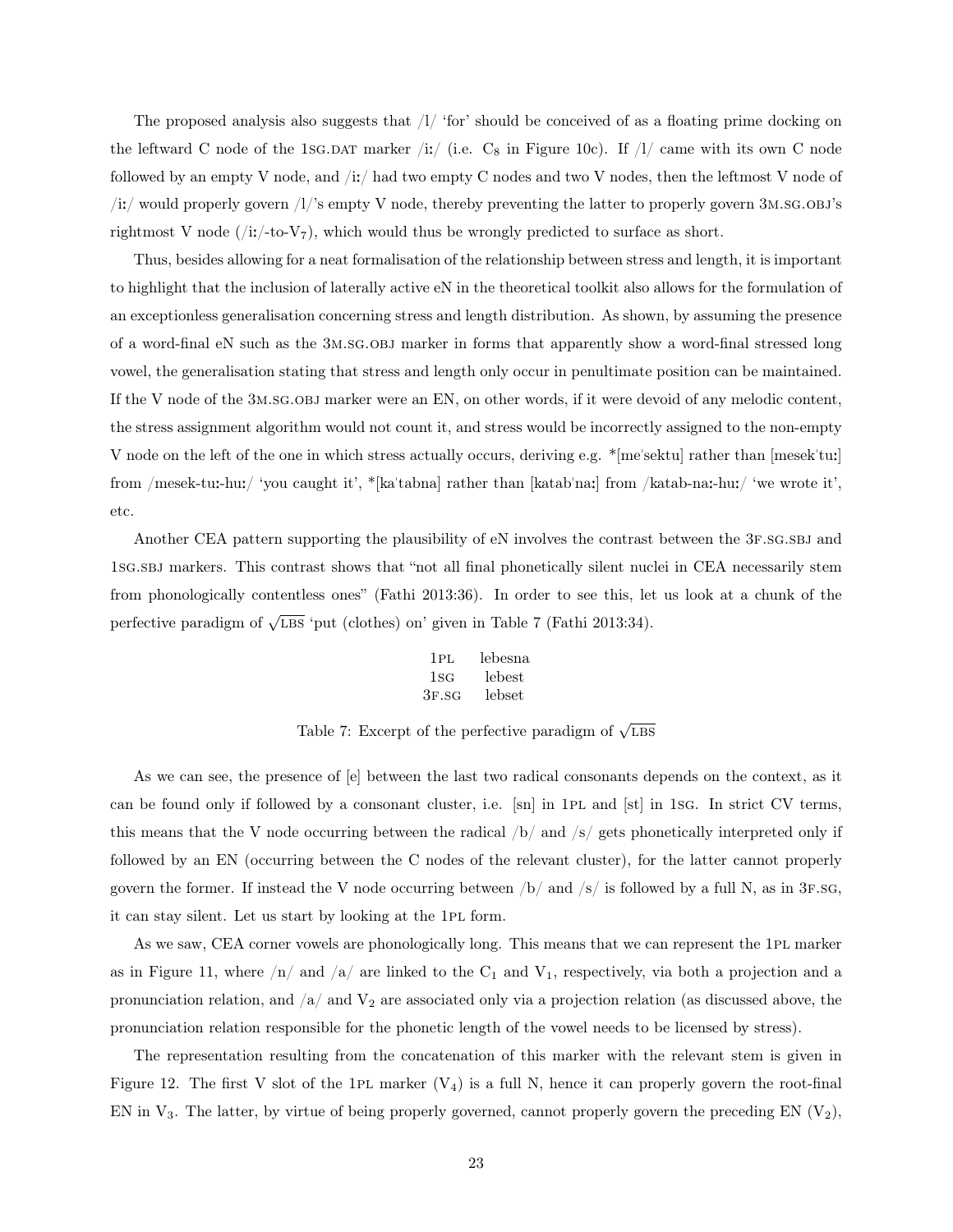

Figure 11: TT representation of 1pl marker /na:/

which surfaces as [e] (the lack of the projection relation between  $V_2$  and [e] indicates that the melodic content surfacing in  $V_{3R}$  is epenthetic). Thus, /leb $\emptyset$ s $\emptyset$ -na:/ is pronounced as [le'besna].



Figure 12: TT representation of /lebØsØ-na:/ [le'besna] 'we put clothes on'

Things get more complicated with the 1sG and 3F.SG markers. The issue is related to the identity of the final V node of the 1sg and 3F.sg markers and of the  $[e]$  appearing after the root-final  $/s/$ . As we saw, the root ends with an EN  $(V_3)$ . If this is properly governed, it can stay silent (Figure 12), otherwise it needs to get phonetically interpreted. This is what happens in the 3f.sg form ([le"bset]), where the 3f.sg marker's [t] is arguably followed by a EN (V4) that, as such, cannot properly govern the preceding EN. The latter, by virtue of being pronounced, can properly govern the EN in  $V_2$ , which can thus stay silent. This is shown in Figure 13, where the stem  $/$ leb $\emptyset$ s $\emptyset/$  is concatenated with the 3F.sG marker.



Figure 13: TT representation of /lebØsØ-tØ/ ["lebset] 'she put clothes on'

Interestingly, the root-final  $/e/$  does not surface in 1sg forms, despite the fact that the latter's  $/t/$  is followed by no audible vowel. This can be taken as an indication that the silent V nodes following [t] in 1sg and 3f.sg are two different objects: whereas the latter is truly empty and therefore cannot govern a preceding EN (Figure 13), the final V node of the 1sg marker does contain some melody, and behaves like a "dormant governor" (Fathi 2013:36). This is shown in Figure 14, where the stem /lebØsØ/ is concatenated with the 1sq marker.<sup>19</sup>

<sup>&</sup>lt;sup>19</sup>In Classical Arabic, this position was filled with  $/u/$ , but CEA speakers are not likely to have any way to infer it from the data they are exposed to. The 1sg marker is thus represented as bearing  $/e/$ , namely the less marked CEA melodic prime alternating with  $\emptyset$ . As for the 3F.sg marker, it was an EN also in Classical Arabic.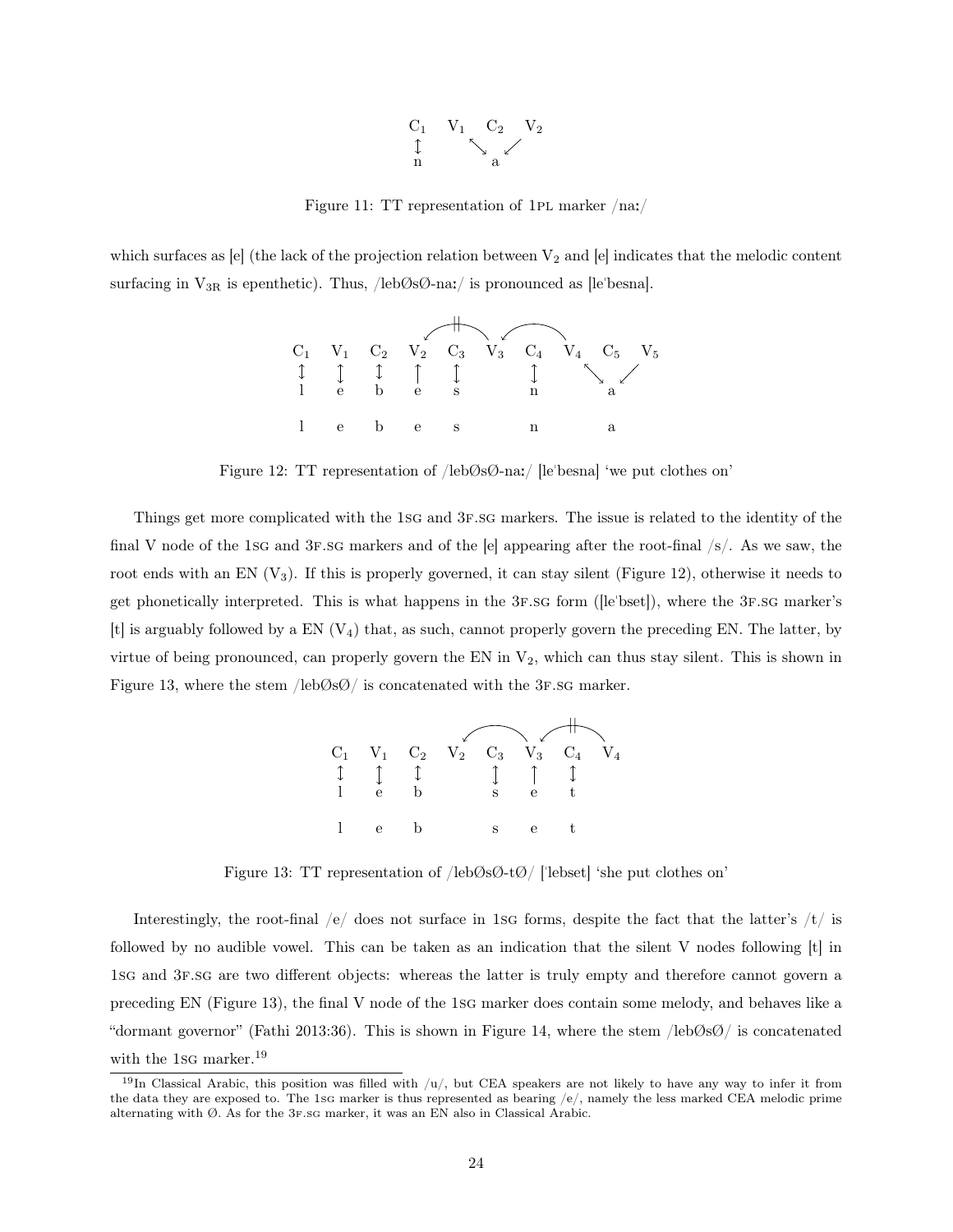

Figure 14: TT representation of  $/$ leb $\emptyset$ s $\emptyset$ -t(e) [le'best] 'I put clothes on'

As shown in Figure 14, the eN in  $V_4$  properly governs the EN in  $V_3$ , which can thus stay silent and cannot properly govern the EN in  $V_2$ . Consequently, the latter is assigned a default prime and surfaces as [e].

As shown above, an approach that formalises the difference between 1sg and 3f.sg in representational terms, the former displaying final eN as opposed to the latter's EN, correctly accounts for the observed patterns, whereas a traditional approach resorting to a parametric FEN lateral strength (and a 'bigger' 3f.sg marker, see below) fails in providing a unified account of the relevant forms.<sup>20</sup>

A positive setting of such parameter would allow FEN to govern a preceding EN, and sequences of two silent nuclei such as that displayed by the 1sg [lebes $\mathcal{O}(\mathcal{O})$ ] would be well-formed, as expected. In this case, though, also the 3F.sg /lebes $\emptyset$ -t $\emptyset$ / would be well-formed, and should surface as \*lebest (thus identical 1sg), rather than lebset). Conversely, were the parameter set negatively, namely were FEN not allowed to properly govern a preceding EN, the CEA 3F.sg form would be correctly derived (/lebes $\mathcal{O}(\mathcal{O}) >$  [lebset]), but the 1sg form would not, as it would be wrongly predicted to surface as \*[lebset].

This is pointed out by Fathi (2013) too, who indeed proposes a solution that builds on typology of final silent N that overlaps with the one proposed by Fathi (2013), which distinguishes between (i) "governors that enjoy explicit phonetic and phonological content" (i.e. full N), (ii) an N that "can be characterized as both phonologically and phonetically contentless" (i.e. an EN), and, crucially, (iii) an N that "was evacuated from [its] concrete phonetic vocalic content [and] involves a latent, yet structurally active nucleus" (i.e. a eN). In this work, I try to move a step forward in the same direction by providing a straightforward formalization of Fathi's intuition.

Before concluding, it is worth briefly considering an alternative analysis, one in which both the 1sg and the 3f.sg markers display a FEN, and the rightmost [e] of the 3f.sg form (["lebset]) is a full N belonging to the inflectional marker. This alternative representation of the 3f.sg is given in Figure 15 (adopting strict CV, /e/ is preceded by an empty C node).

$$
\begin{matrix}C_1 & V_1 & C_2 & V_2\\ & \updownarrow & \downarrow\\ & \mathrm{e} & \mathrm{t}\end{matrix}
$$

Figure 15: CEA 3F.sG marker as  $\sqrt{\mathcal{O}}et\mathcal{O}/$ 

 $^{20}$ See Faust (2019) for a further proposal that exploits the representational properties of the 3m.sg exponent in Palestinian Arabic.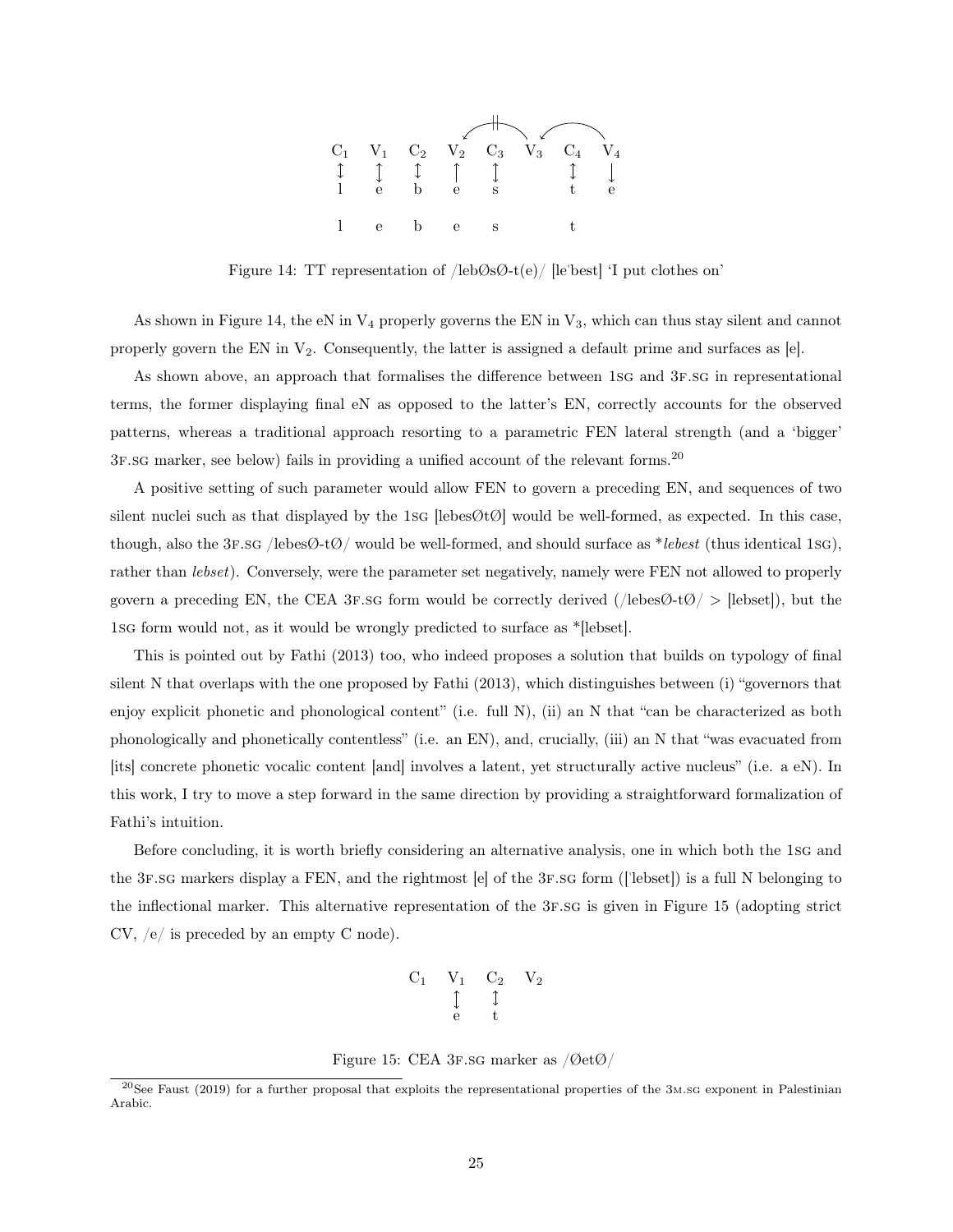Were the 3F.sg marker represented as such, the V node hosting  $/e/$  would be immune to FEN's government, and a parametric approach to FEN lateral strength could be maintained, as even if the latter were allowed to properly govern a preceding EN (as demanded by the 1sg form  $\ell$  leb $\delta\mathcal{O}\rightarrow\ell\mathcal{O}/\ell$  [le'best]), government would not affect the preceding full N in  $V_4$ . As shown in Figure 16, though, this hypothesis would wrongly predict the 3F.sg form to surface as  $*$ [le'beset].

|  |  | $C_1$ $V_1$ $C_2$ $V_2$ $C_3$ $V_3$ $C_4$ $V_4$ $C_5$ $V_5$ |  |  |
|--|--|-------------------------------------------------------------|--|--|
|  |  |                                                             |  |  |

Figure 16: /leb $\mathcal{O}$ s $\mathcal{O}$ - $\mathcal{O}$ et $\mathcal{O}_{3_{F,SC}}$ / \*[le'beset]

By virtue of being a full N,  $V_4$  can properly govern the root-final EN in  $V_3$ , which is thus not phonetically interpreted. However, since it is properly governed,  $V_3$  cannot properly govern the EN in  $V_2$ , which should surface as e. Thus,  $/$ leb $\mathcal{O}$ s $\mathcal{O}$ - $\mathcal{O}$ et $\mathcal{O}_{3_{F,SC}}/$  is predicted to surface as \*[le'beset], rather than as the attested ["lebset].

Another alternative analysis needs to be considered, namely one in which the 3f.sg marker is represented as a CV sequence with  $/t/$  associated with C and preceded by a floating  $/e/$ , as in Figure 17.

$$
\begin{matrix} & & C_1 & & V_1 \\ & \updownarrow & & \\ & & \updownarrow & & \\ e & & t & & \end{matrix}
$$

Figure 17: CEA 3F.sG's e as floater

Due to its floating status, in order to surface,  $/e$  needs to be associated to an available V node. This might be provided by the root-final EN. However, if FEN were parametrically endowed with governing potential in order to account for 1sg [le"best], the root-final EN would be properly governed, and therefore unavailable for the 3F.sg floating  $\langle e \rangle$ , which would hence stay afloat. This would yield 1sg \*['lebest], rather than the attested ['lebset]. On the other hand, if the FEN parameter is OFF and 1sg has a FeN, 1sg would correctly surface as ["lebset]. This is the proposal put forward by Fathi (2013), which differs from ours with respect to the formal nature of the [e] surfacing in base-final position: underlying in Fathi (2013), epenthetic in this paper (these views are not incompatible, and could be merged into one if independent evidence is found supporting the formal nature of  $[e]$ .<sup>21</sup>

 $^{21}$ Still another couple of alternatives can be thought of. The first builds on a proposal made by Zikova (2008), according to which a floating prime can be "lexically specified for associating to any EN no matter whether [the latter] is governed or not" (Scheer and Žiková 2010:482). As already mentioned in fn. 6, this could be formalised as a floating prime bearing a pronunciation relation. Alternatively, we could resort to a principle that removes a VC sequence if completely empty (Gussmann and Kaye 1993). In Figure 16, after the removal of  $V_3C_4$ , the full  $V_4$  would follow  $C_3$ , and could properly govern  $V_2$ , generating the attested ["lebset]. Despite being a plausible solution, the removal principle on which it is based still lacks independent motivation.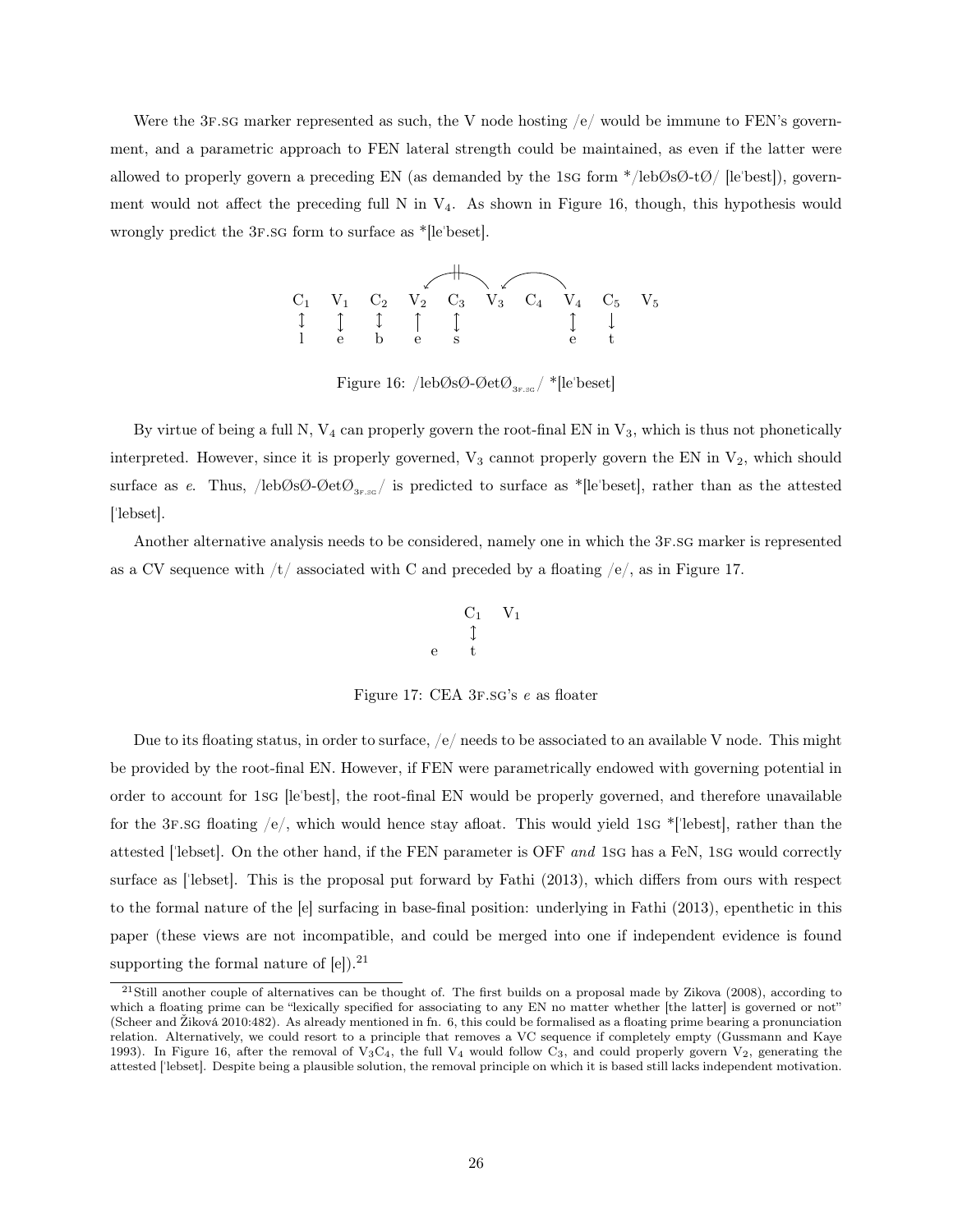### 5 Conclusion

In this paper, I argued that by upgrading the standard autosegmental representational assumptions of Government Phonology-based approaches with the Turbidity Theory technology, a set of empirically and conceptually puzzling issues can be given a straightforward solution.

In particular, I argued that thanks to the possibility of formally distinguishing between truly empty prosodic positions and positions that have some unpronounced melodic content, it is possible to account for a variety of phenomena that would otherwise be labeled as exceptional, and would require complicating (i) the rules formalizing phonological processes such as glide mutation in Classical Arabic, (ii) the correlation and distribution of stress and vowel length in Colloquial Egyptian Arabic, and (iii) the account of the behaviour of word-final consonant clusters in the Finale Emilia dialect, Hungarian, and Colloquial Egyptian Arabic.

The analysis of these empirical cases shows that a system that combines the strict CV representational system with the TT association relations is thus observationally, descriptively and possibly explanatorily more adequate than the parametric approach. Furthermore, the proposed TT-based approach fares better with abiding by the strict modularity tenets (Fodor 1983, 2000). Both approaches postulate objects that are not directly observable, namely parameters and invisible pieces of melody, but whereas the latter are formulated by means of a phonology-specific vocabulary - melodic primes, prosodic nodes and association relations formalising their reciprocal correspondence -, the former are arbitrary statements apparently unrelated to the representational properties of the phonological object over which they are argued to hold.<sup>22</sup> In other words, as introduced in Section 2, parameters introduce a deviation from the autosegmental mantra assumed by GP according to which the computation follows from and is constrained by representations, thereby betraying their diacritic nature. On the other hand, TT allows for keeping a direct relation between computation and representation, and more specifically between lateral actorship and representational complexity. This suggests that the parameter defining the lateral actorship of N can be possibly dispensed with, its effect deriving from the phonological makeup of N, thus, ultimately, to the Lexicon.<sup>23</sup> Here the Borer-Chomsky Conjecture comes to mind, where "all parameters of variation are attributable to differences in the features of particular items (e.g. the functional heads) in the Lexicon" (Baker 2008). In phonology, the functional head would be the (word-final) V node, and the feature distinguishing between active and non-active silent nuclei would be a phonological feature, which does not necessarily need to be phonetically interpreted.

In a similar vein, the parameter forcing a language not to have word-final FEN can also be given a lexical interpretation. This could for instance be the case for Italian, a language that in the GP literature has been traditionally mentioned as an example of a variety in which final N must be obligatorily full. A closer inspection of the data shows that this is not entirely correct. In Italian, it is typically inflected forms (D, N, Adj, V; but also Adv) that end in full vowels, whereas other, uninflected forms do obligatorily end in C

 $^{22}$ In this sense, they are as remote from representations as OT constraints are, for they are nothing but a tool to take binary decisions over whatever matter is being discussed.

 $23$ The same might in principle hold for the whole set of parameters with which GP-based models can be upgraded (see Ulfsbjorninn 2017 for a principled account and an exhaustive list of GP parameters). Further research is needed to explore such a possibility.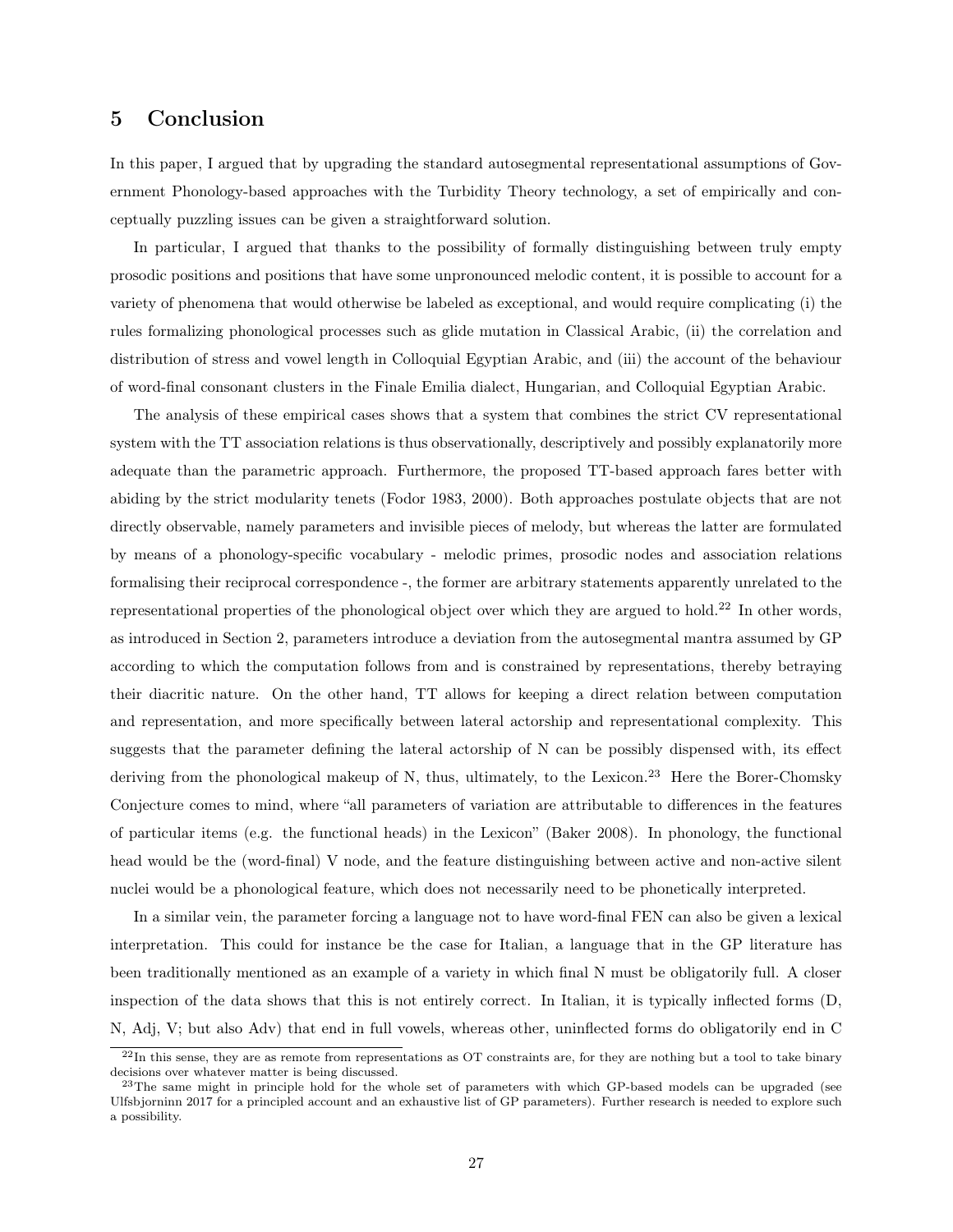(e.g. Prep such as con 'with', per 'for'). There can also be inflected forms obligatorily show no final full N (both belonging to the native Lexicon, e.g. Det such as  $il'$  the<sub>m.sg</sub>', un 'a<sub>m.sg</sub>', or borrowed, e.g. sport), or where the final N can be optionally deleted by a phonological process (which is all but expected had forms to obligatorily end with a full N; e.g. II and III class 3sG.PRS, such as  $tiene/tien$  'hold<sub>3sg</sub>' viene/vien 'come<sub>3sg</sub>', tenere/tener 'hold<sub>INF</sub>' venire/venir 'come<sub>INF</sub>'), or where deletion depends on the syntactic context (e.g. Adj such as *buon* 'good<sub>m.sg</sub>', bel 'beautiful<sub>m.sg</sub>', which typically undergo  $-\rho_{\text{M,SG}}$  deletion in prenominal position).<sup>24</sup> Rather than supporting the existence in the Italian grammar of a parameter against FEN holding across the board over the entire Lexicon, cases such as these suggest that the (lack of) phonetic interpretation of FEN mostly depends on morphosyntactic factors, such as e.g. the need to spell out phi-features. In Italian, the latter are indeed spelled out by V(-final) markers, being either (beginning with) a floating melodic prime docking onto the root/stem-final empty V node (Passino 2009, Lampitelli 2010, 2017), or some piece of melody with its own CV nodes concatenating with the root/stem. Thus, in Italian, the content of a final N depends on the morphosyntactic derivation introducing a lexical item endowed with some melodic prime that associates to the final EN. If we accept the hypothesis that such phonological content do not necessarily have to be pronounced, then laterally active FEN can be replaced by FeN. Namely, FEN parameters can be dismissed.<sup>25</sup>

However, something similar to a language-specific cut-off point still seems to be needed in order to decide where, along the stressed N > unstressed N/schwa >  $eN > EN$  complexity scale, N stop being lateral actors. This suggests that it is probably too early to throw away parameters altogether (provided that it is a good idea at all; see e.g. the discussion in *Linguistic Analysis*  $41(3/4)$ , albeit it seems reasonable to try to derive them from 'third' factors and their interaction with UG (Biberauer et al. 2014). In this view, the decision of the cut-off point just mentioned could be interpreted as a decision resulting from the interaction between learning biases (e.g. analogy and Biberauer et al. 2014's input generalization), experience (i.e. the primary linguistic data a learner is exposed to) and UG principles (e.g. N's lateral forces and TT relations). In such a hypothetical scenario, a learner acquiring a language displaying word-final TR clusters could extend the UG-defined lateral forces she sees cooccurring with full N to FEN via analogical reasoning, and, given that the linguistic data show that word-medially there is a correlation between complexity and lateral strength (Complexity Condition), she could postulate the presence of phonological material hiding under FEN's silence. Besides the FEN parameters, such an approach could be explored to account for the CV template, the Complexity Condition and the complexity scale in an neo-emergentist way. Further research is needed to explore such a hypothesis.

 $^{24}$ Letting aside borrowings, note that word-final N can be left unpronounced if the resulting final C is a possible coda. This suggests that an unpronounced N has a weak licensing strength, or, conversely, that segments that are possible codas do not require a strong licensor (Cyran 2003, 2010). See Cardinaletti and Giusti (2015, 2018) for discussion of some of the Italian examples showing optional phi-features realisation.

 $^{25}$ An obvious way to get rid of parameters is to replace them with violable constraints. For instance, in an OT environment, the (lack of) pronunciation of FeN can be taken care of by a constraint ranking where a constraint favouring CV sequences, e.g. NoCoda, dominates a constraint penalising unparsed melodic content, e.g. Parse or Pronounce. Due to space limitation, it is not possible to discuss this point further. The interested reader is referred to Harris and Gussmann (2002), and to van Oostendorp (2015) for discussion concerning the relation between constraints and parameters.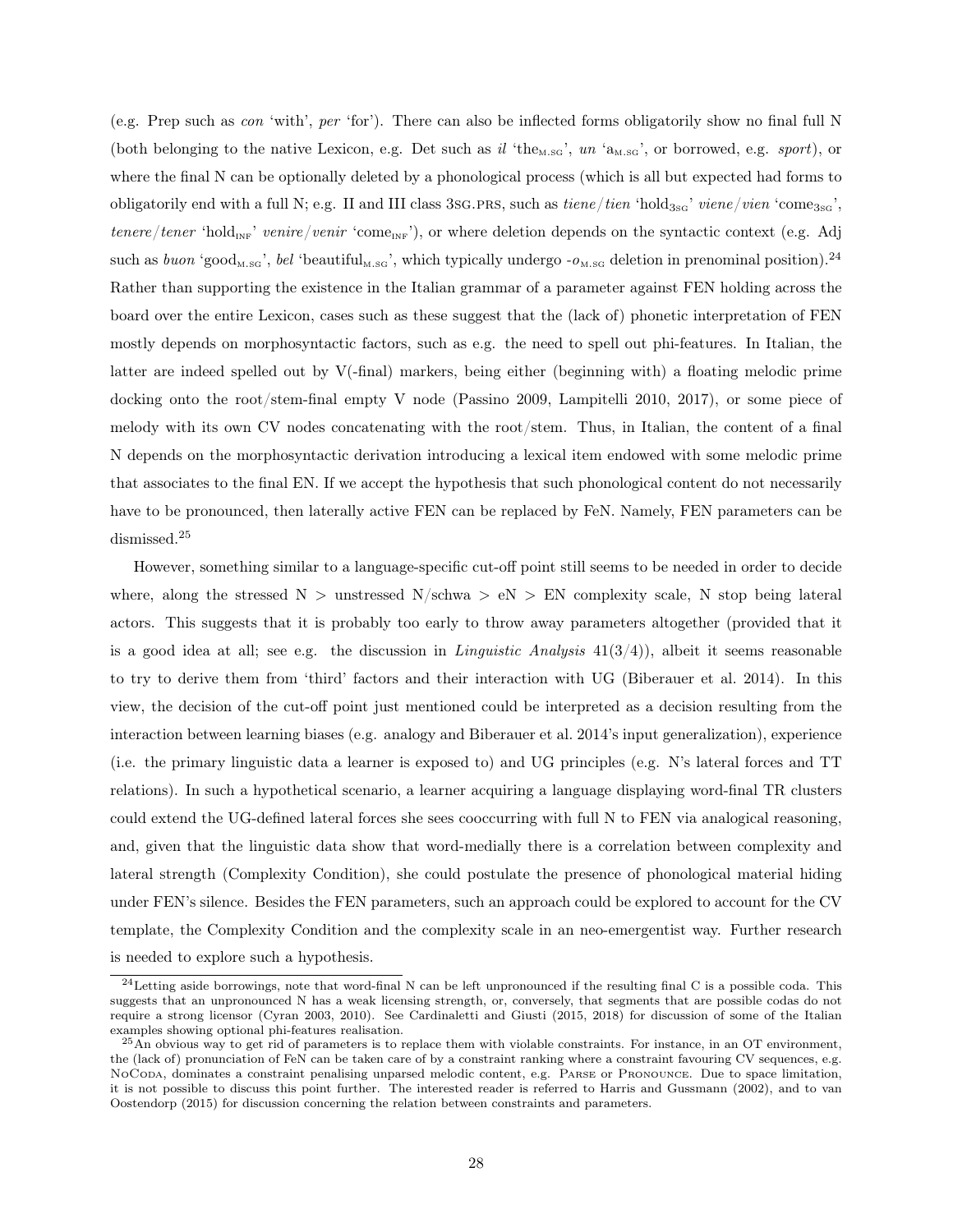# References

- Anderson, J. (1987). The tradition of structural analogy. In R. S. . T. Threadgold (Ed.), *Language topics:* essays in honour of Michael Halliday, pp. 33–43. John Benjamins.
- Anderson, S. (1982). The analysis of french schwa: Or, how to get something for nothing. Language 58, 534–573.
- Backley, P. (2011). An Introduction to Element Theory. Edinburgh: Edinburgh University Press.
- Backley, P. and K. Nasukawa (2019). Morpheme-internal recursion in phonology. Mouton de Gruyter.
- Bafile, L. (2020). Vowel-zero alternations in government phonology and strict cv theory. Studi e Saggi *Linguistici* 57(2), 83-113.
- Baker, M. (2008). The macroparameter in a microparametric world. In T. Biberauer (Ed.), The limits of syntactic variation, pp. 351–373. Amsterdam: John Benjamins.
- Baltin, M. (2005). Is grammar markovian? Lecture at the Korean Association of English.
- Biberauer, T., A. Holmberg, I. Roberts, and M. Sheehan (2014). Complexity in comparative syntax: The view from modern parametric theory. In L. B. Preston and F. J. Newmeyer (Eds.), Measuring grammatical complexity, pp. 103–127. Oxford: Oxford University Press.
- Blaho, S. (2008). The Syntax of Phonology: A Radically Substance-Free Approach. Ph. D. thesis, University of Tromsø.
- Bohas, G. and J. Lowenstamm (2021). The tasrif in the medieval arabic grammatical tradition. In E. Dresher and H. van der Hulst (Eds.), The Oxford Handbook of the History of Phonology. Oxford: Oxford University Press.
- Borer, H. (1984). Parametric syntax: Case studies in Semitic and Romance languages, Volume 13 of Studies in Generative Grammar. Dordrecht: Foris.
- Bromberger, S. and M. Halle (1989). Why phonology is different. Linguistic Inquiry  $20(1)$ , 51–70.
- Cardinaletti, A. and G. Giusti (2015). Cartography and optional feature realization in the nominal expression. In U. Shlonsky (Ed.), eyond Functional Sequence: The Cartography of Syntactic Structures, Volume 10, pp. 151–172. Oxford: Oxford University Press.
- Cardinaletti, A. and G. Giusti (2018). Indefinite determiners: Variation and optionality in italo-romance. In R. D'Alessandro and D. Pescarini (Eds.), Advances in Italian Dialectology, Volume 5, pp. 135–161. Leiden: Brill.
- Carvalho, J. B. d. (2017). Deriving sonority from the structure, not the other way round: A strict cv approach to consonant clusters. The Linguistic Review  $34(4)$ , 589–614.
- Carvalho, J. B. d. (2019). Representation vs derivation: The case for a modular view of phonology. Radical.
- Cavirani, E. (2015). Modeling phonologization: vowel reduction and epenthesis in Lunigiana dialects. Ph. D. thesis, LOT Dissertation series.
- Cavirani, E. and M. van Oostendorp (2017). On silent markedness. In B. Samuels (Ed.), Beyond Markedness in Formal Phonology, pp. 101–120. Amsterdam: Benjamins.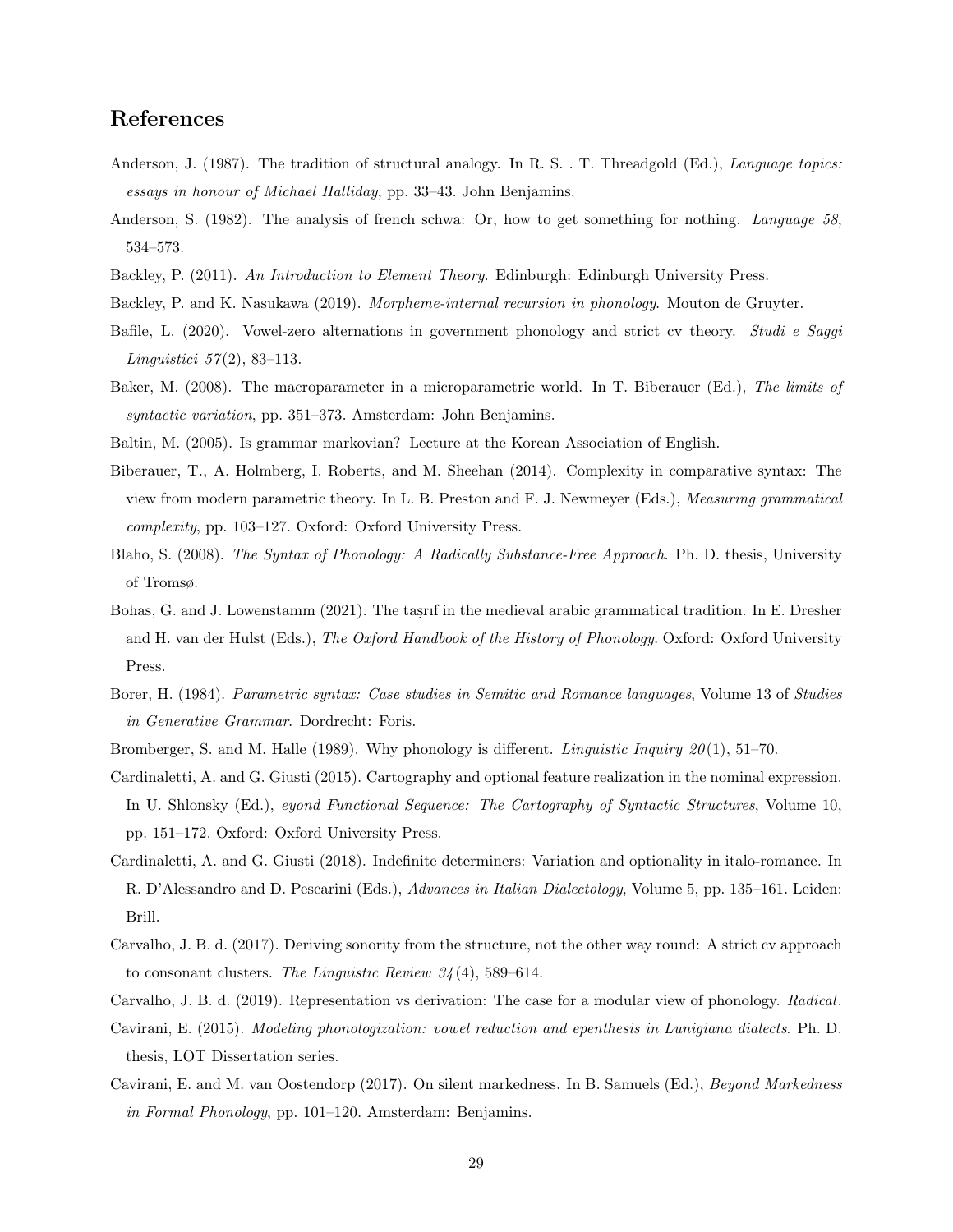- Cavirani, E. and M. van Oostendorp (2019). Empty morphemes in dutch dialect atlases: Reducing morphosyntactic variation by refining emptiness typology. Glossa  $\frac{1}{4}(1)$ , 1–22.
- Charette, M. (1991). Conditions on Phonological Government. Cambridge: Cambridge University Press.
- Chomsky, N. (1981). Lectures on government and binding. Dordrecht, The Netherlands: Foris Publications.
- Chomsky, N. (1982). Some concepts and consequences of the theory of government and binding. Cambridge, Massachusetts: MIT Press.
- Chomsky, N. (1986). Barriers. Cambridge, Massachusetts: MIT Press.
- Chomsky, N. (1995). The minimalist program. Cambridge, Massachusetts: MIT Press.
- Cyran, E. (2003). Licensing strength and syllable structure in government phonology. Poznań Studies in Contemporary Linguistics 38, 41–73.
- Cyran, E. (2010). Complexity scales and licensing in phonology, Volume 105. Walter de Gruyter.
- Cyran, E. (2017). Phonological licensing and linguistic variation. In P. Łozowski and A. Głaz (Eds.), Route 66: From Deep Structures to Surface Meanings. A Festschrift for Henryk Kardela on his 66th Birthday, pp. 113–133. Lublin: Maria Curie-Skłodowska University Press.
- de Castro-Arrazola, V., E. Cavirani, K. Linke, and F. Torres-Tamarit (2015). A typological study of vowel interactions in basque. Isogloss. A journal on variation of Romance and Iberian languages  $1(2)$ ,  $147-177$ .
- Fathi, R. (2013). Vowel length in Egyptian Arabic: a different view. Ph. D. thesis, Université Paris Diderot (Paris 7), Paris.
- Faust, N. (2019). Defective representations explain a seemingly allomorphic pattern in palestinian arabic. International Journal of Arabic Linguistics 5 (1), 67–85.
- Faust, N., N. Lampitelli, and S. Ulfsbjorninn (2018). Articles of italian unite! italian definite articles without allomorphy. *Canadian Journal of Linguistics*  $63(3)$ , 1–27.
- Faust, N. and F. Torres-Tamarit (2017). Stress and final /n/ deletion in catalan: Combining strict cv and ot.  $Glossa 2(1)$ .
- Fodor, J. A. (1983). The modularity of mind: an essay on faculty psychology. Cambridge, Mass.: MIT Press.
- Fodor, J. A. (2000). The mind doesn't work that way : the scope and limits of computational psychology. Cambridge, Mass.: MIT Press.
- Fudge, E. (1987). Branching structure within syllable. *Journal of Linguistics 23*(2), 359–377.
- Goldrick, M. (2001). Turbid output representations and the unity of opacity. In M. Hirotani, A. Coetzee, N. Hall, and J.-y. Kim (Eds.), NELS 30, Amherst, pp. 231–246. GLSA.
- Goldsmith, J. (1976). Autosegmental phonology. Ph. D. thesis, Massachusetts Institute of Technology.
- Gussmann, E. and J. Kaye (1993). Polish notes from a Dubrivnik Café. SOAS Working Papers in Linguistics and Phonetics 3, 427–462.
- Harris, J. (1990). Segmental complexity and phonological government. *Phonology*  $\mathcal{T}(2)$ , 255–300.
- Harris, J. and E. Gussmann (2002). Word-final onsets. UCL Working Papers in Linguistics 14, 1–42.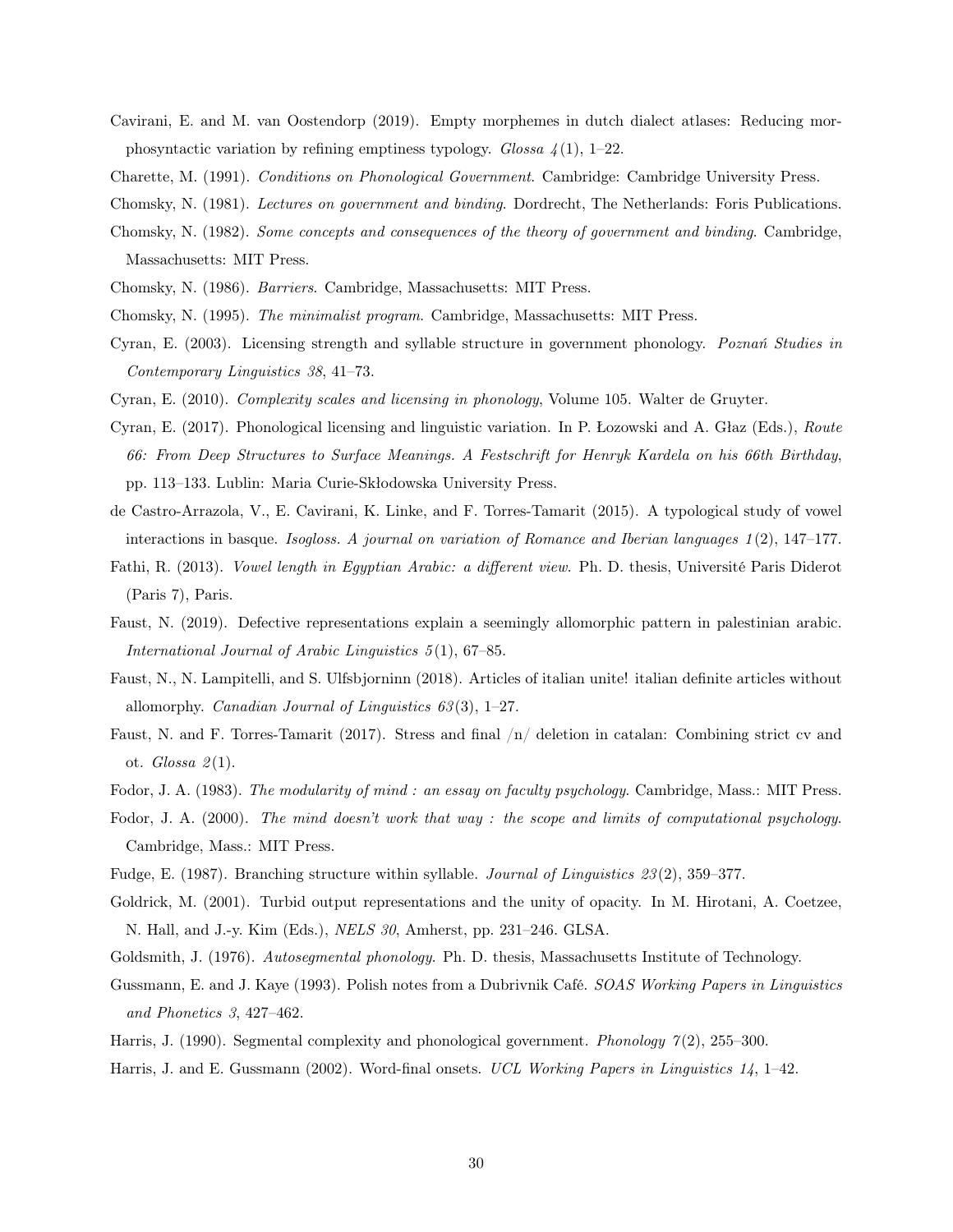Hartmann, J., V. Hegedus, and H. van Riemsdijk (2008). Introduction. In Sounds of Silence: Empty Elements in Syntax and Phonology, pp. 1–22. Leiden, The Netherlands: Brill.

Hulst, H. v. d. and N. Ritter (2000). No sympathy for opacity. *Chicago Linguistics Society 35* (1), 153–173.

- Kaye, J., Jean, and J.-R. Vergnaud (1990). Constituent structure and government in phonology. *Phonol*ogy  $7(1)$ , 193-231.
- Kaye, J., J. Lowenstamm, and Vergnaud (1985). The internal structure of phonological representations. Phonology Yearbook 2, 305–328.
- Kaye, J., J. Lowenstamm, and J.-R. Vergnaud (1990). Constituent structure and government in phonology. Phonology 7, 193–231.
- Lampitelli, N. (2010). Nounness, gender, class and syntactic structures in italian nouns. In R. Bok-Bennema, B. Kampers-Manhe, and B. Hollebrandse (Eds.), Romance Languages and Linguistic Theory 2008. Selected papers from 'Going Romance' Groningen 2008, pp. 195–214. Amsterdam: Benjamins.
- Lampitelli, N. (2017). A morphophonological analysis of the velar insert in italian verbs. Glossa  $\mathcal{Q}(1)$ .
- Larsen, B. (1998). Vowel length, raddoppiamento sintattico and the selection of the definite article in italian. In P. Sauzet (Ed.), Langues et Grammaire II–III, Phonologie, pp. 87–102. Paris: Université Paris 8.
- Lasnik, H. and M. Saito (1984). On the nature of proper government. Linguistic Inquiry 15 (2), 235–289.
- Levin, J. (1985). A metrical theory of syllabicity. Ph. D. thesis, Massachusetts Institute of Technology.
- Lowenstamm, J. (1996). Cv as the only syllable type. In J. Durand and B. Laks (Eds.), Current Trends in Phonology: Models and Methods, Volume 2, pp. 419–441. Salford, Manchester: ESRI.
- Passino, D. (2009). An element-based analysis of italian nominal inflection. In Montermini, Boyé, and Tseng (Eds.), Selected Proceedings of the 6th Décembrettes: Morphology in Bordeaux, Somerville, Massachusetts, pp. 63–75. Cascadilla Press.
- Polgárdi, K. (1999). Constraint ranking, government licensing and the fate of final empty nuclei. In J. Rennison and K. Kühnhammer (Eds.), Phonologica 1996, pp. 167–182. The Hagues: Holland Academic Graphics.
- Prince, A. and P. Smolensky (1993). *Optimality Theory: Constraint Interaction in Generative Grammar.* Blackwell.
- Prince, T. and S. Ferré (2020). French typical and atypical L1 acquisition: compensatory strategies in sC clusters. In E. Babatsouli (Ed.), On Under-reported Monolingual Child Phonology, Chapter 7. Multilingualism matters.
- Rizzi, L. (1990). Relativized minimality. The MIT Press.
- Rowicka, G. (1999). On Ghost Vowels: A Strict CV Approach. The Hague: Holland Academic Graphics.
- Rubach, J. (1986). Abstract vowels in three dimensional phonology: the yers. The Linguistic Review 5, 247–280.
- Scheer, T. (2004). A Lateral Theory of Phonology, Volume 1. Berlin: Mouton de Gruyter.
- Scheer, T. (2011). Slavic yers. In M. van Oostendorp, C. Ewen, E. Hume, and K. Rice (Eds.), The Blackwell Companion to Phonology, Volume 5, Chapter 122, pp. 1–27. Wiley-Blackwell.